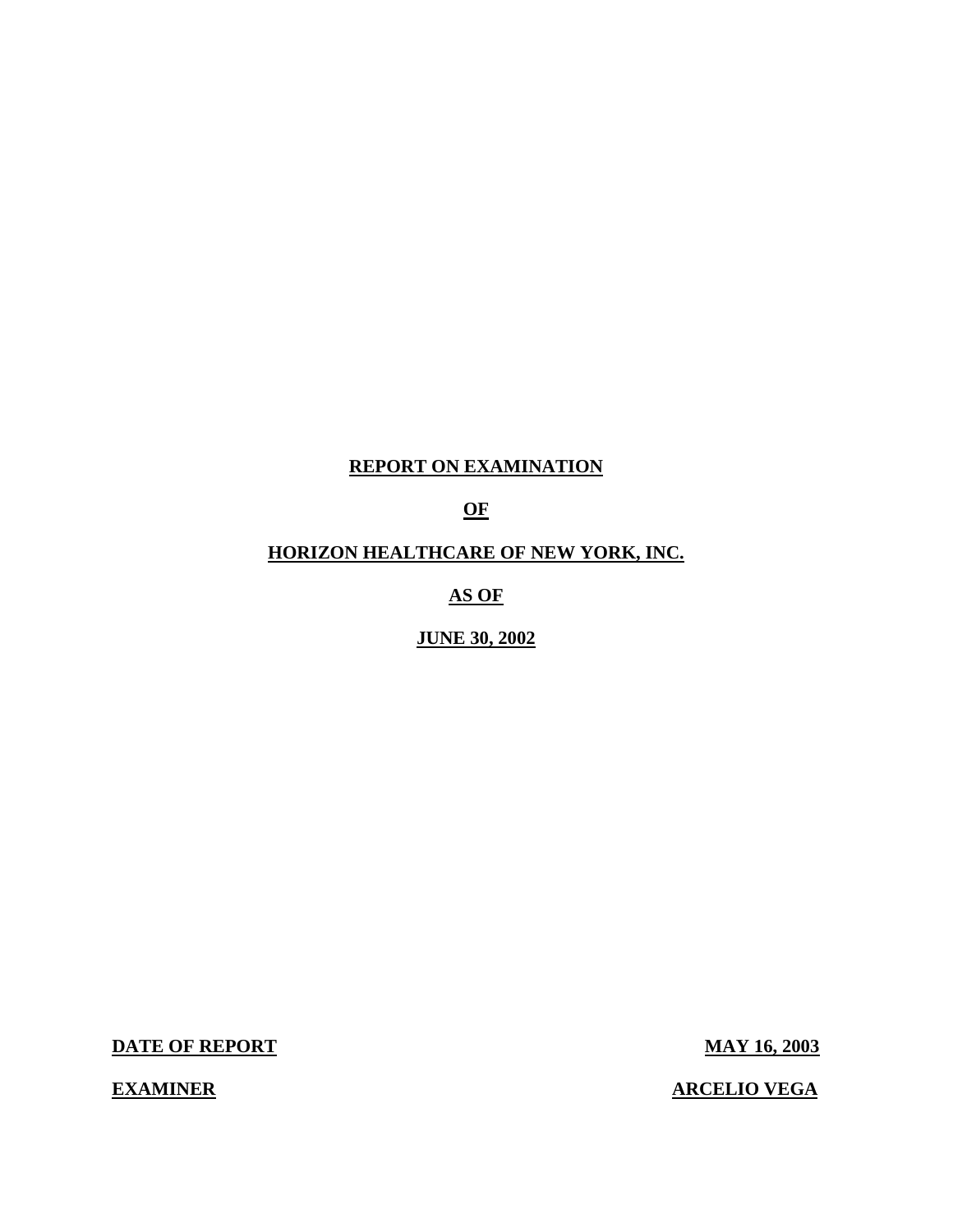|    | <b>ITEM NO.</b>                                                                                                                                                                                             | PAGE NO.                   |
|----|-------------------------------------------------------------------------------------------------------------------------------------------------------------------------------------------------------------|----------------------------|
| 1. | Scope of examination                                                                                                                                                                                        | $\overline{2}$             |
| 2. | Executive summary                                                                                                                                                                                           | 3                          |
| 3. | Description of Plan                                                                                                                                                                                         | 3                          |
|    | Management<br>A.                                                                                                                                                                                            | $\overline{4}$             |
|    | Territory and plan of operation<br><b>B.</b>                                                                                                                                                                | 6                          |
|    | Reinsurance<br>C.                                                                                                                                                                                           | 7                          |
|    | Holding company system<br>D.                                                                                                                                                                                | 7                          |
|    | Horizon Healthcare Insurance Company of New York<br>I.<br>Intercompany agreements<br>II.<br>Horizon Healthcare of New Jersey, Inc.<br>a.<br>Tax allocation agreement<br>b.<br>Investments<br>$\mathbf{c}$ . | 10<br>12<br>12<br>13<br>14 |
|    | III.<br>Cash accounts<br>IV. Allocation of expenses<br>Separate legal and operating identity<br>V.                                                                                                          | 15<br>16<br>17             |
| 4. | <b>Financial statements</b>                                                                                                                                                                                 | 19                         |
|    | <b>Balance</b> sheet<br>A.                                                                                                                                                                                  | 19                         |
|    | <b>B.</b><br>Statement of revenue, expenses, capital and surplus                                                                                                                                            | 21                         |
| 5. | Market conduct activities                                                                                                                                                                                   | 22                         |
|    | Explanation of benefits form (EOBs)<br>A.<br>Advertising<br><b>B.</b><br>$C_{\cdot}$<br><b>Sales</b><br>Complaints<br>D.<br>Grievances<br>Ε.                                                                | 22<br>23<br>27<br>28<br>29 |
| 6. | Summary of comments and recommendations                                                                                                                                                                     | 30                         |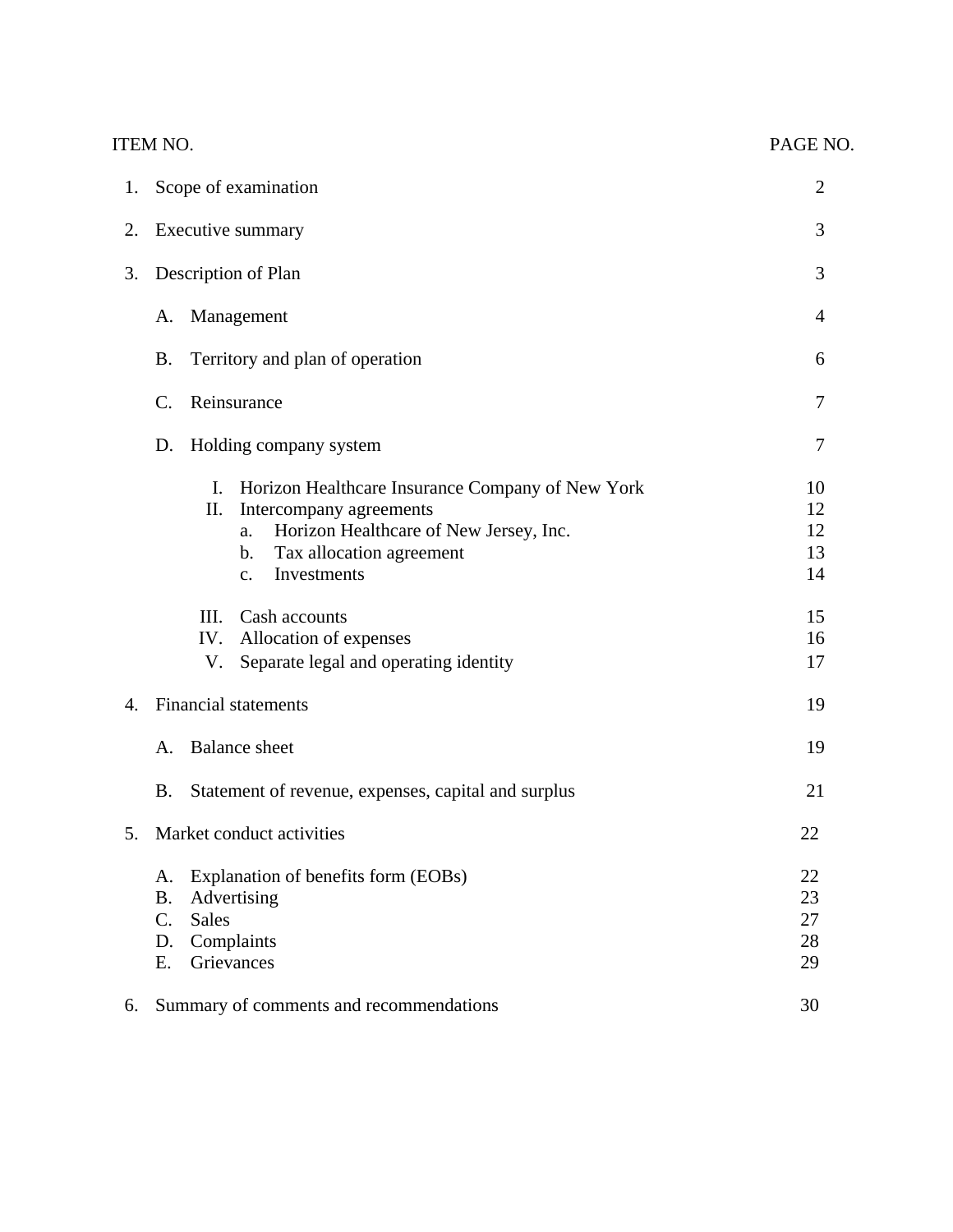

#### 25 BEAVER STREET **STATE OF NEW YORK INSURANCE DEPARTMENT**  NEW YORK, NEW YORK 10004

Governor George E. Pataki Governor Gregory V. Serio

**Superintendent** 

May 16, 2003

Honorable Gregory V. Serio Superintendent of Insurance Albany, New York 12257

Sir:

Pursuant to the provisions of the New York Insurance Law and acting in accordance with directions contained in Appointment Number 21868, dated May 15<sup>th</sup>, 2002, and annexed hereto, I have made an examination into the condition and affairs of Horizon Healthcare of New York, Inc. a for-profit health maintenance organization licensed under the provisions of Article 44 of the New York Public Health Law, at its home office located at 1180 Avenue of the Americas, New York, New York 10036. The following report as respectfully submitted, deals with the findings concerning the manner in which Horizon Healthcare of New York, Inc. conducts its financial business transactions and fulfills its contractual obligations to policyholders and claimants.

Wherever the terms "Plan" or "HMO" appear herein, without qualification, they should be understood to refer to Horizon Healthcare of New York, Inc.

Wherever the term "HHICNY" appears herein, without qualification, it should be understood to refer to Horizon Healthcare Insurance Company of New York, a fifty percent owned subsidiary of the Plan. The other fifty percent is owned by Horizon Healthcare Holding Company, LLC ("HHHC")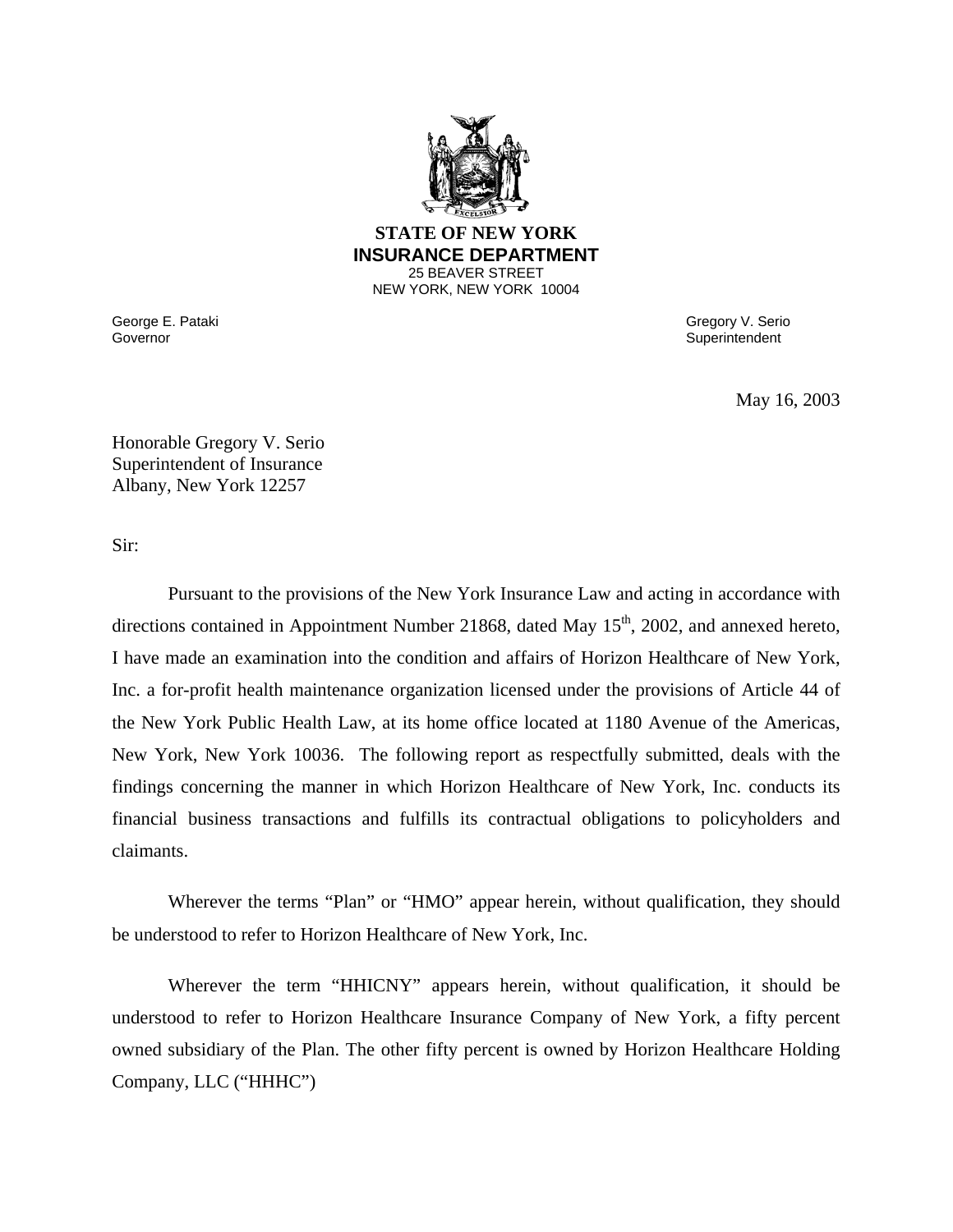Wherever the term "BCBSNJ" appears herein, without qualification, it should be understood to refer to Horizon Healthcare Services, Inc. d/b/a Horizon Blue Cross Blue Shield of New Jersey, the ultimate parent company of the Plan, HHHC and HHICNY.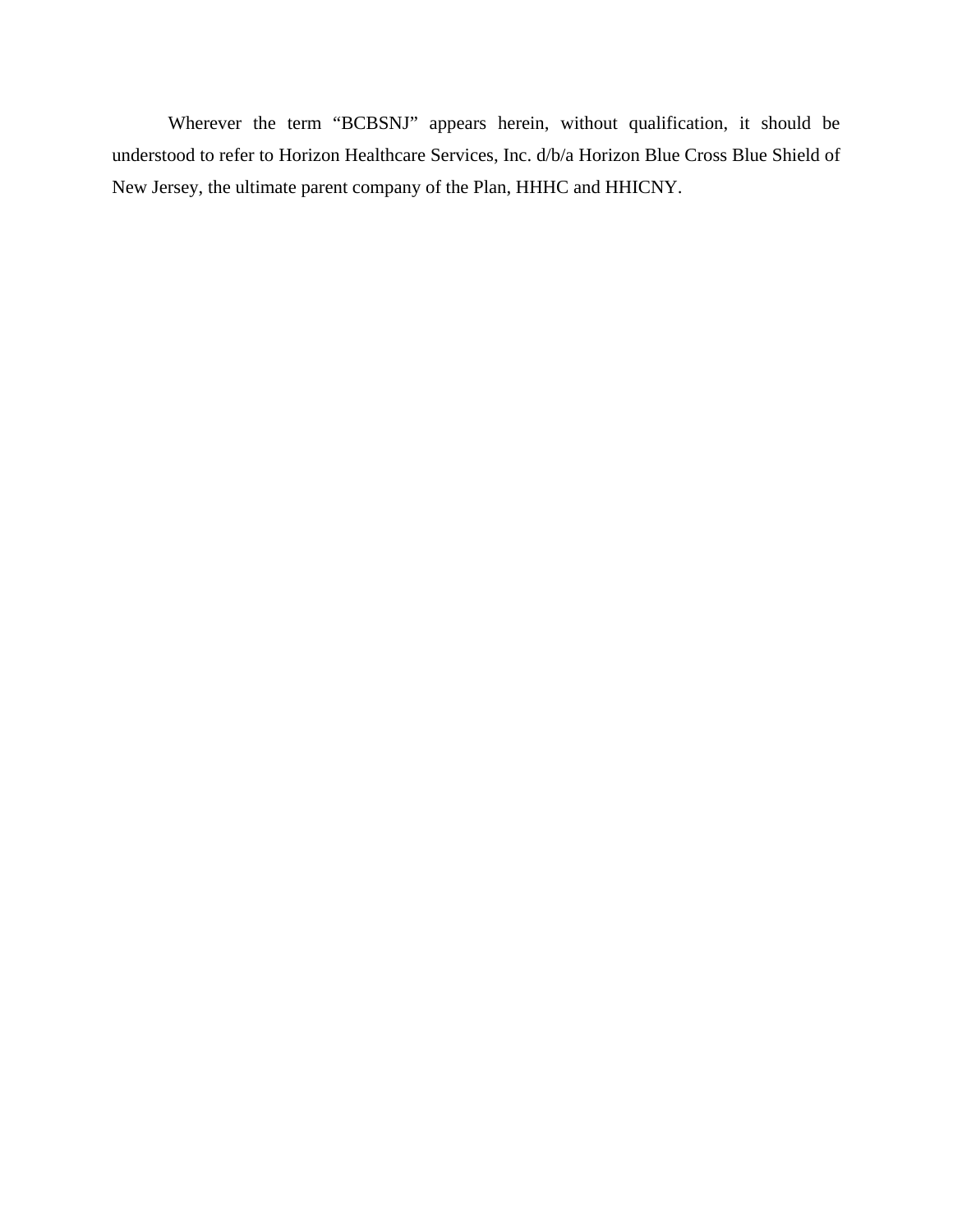#### **1. SCOPE OF EXAMINATION**

This is the first examination of the Plan. The examination covers the period January 1, 1999 to June 30, 2002. Where deemed appropriate, transactions subsequent to this period were also reviewed.

The examination comprised a complete verification of assets and liabilities as of June 30, 2002, in accordance with Statutory Accounting Principles, as adopted by the Department, and a review of income and disbursements deemed necessary to accomplish such verification. A review or audit was also made of the following items as called for in the Examiners Handbook of the National Association of Insurance Commissioners:

History of the Company Management and control Corporate records Fidelity bonds and other insurance Territory and plan of operation Growth of Plan Business in force Claims experience Reinsurance Accounts and records Financial statements Treatment of policyholders and claimants

This report on examination is confined to the financial statements and comments on those matters which involve departures from laws, regulations or rules, or which are deemed to require an explanation or description.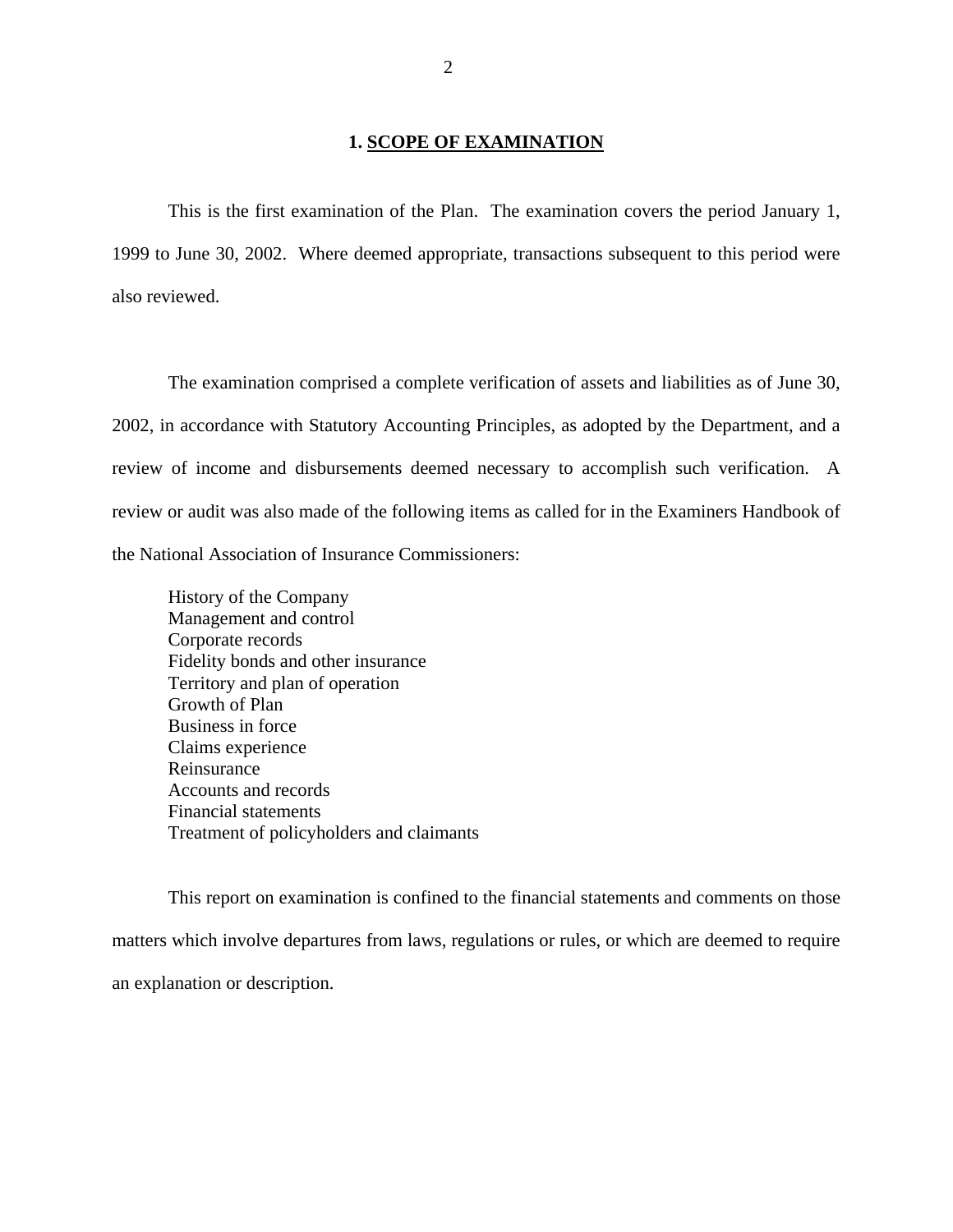This examination was conducted in conjunction with an examination of HHICNY. In several instances there were similar findings for both entities. Those findings are referenced herein, further detail appears in the HHICNY report.

## **2. EXECUTIVE SUMMARY**

The examination revealed some operational deficiencies that directly impacted the Plan's compliance with the New York Insurance Law and the New York Public Health Law. The most significant findings of this examination include the following:

- During the examination period, the HMO's board of directors minutes and other documentation inadequacies gave the appearance that the board lacked proper control over the Plan's activities;
- Violations of Part 98-1.10(b) of the Administrative Rules and Regulations of the Health Department relative to transactions with its ultimate parent, Horizon Blue Cross Blue Shield of New Jersey ("BCBSNJ");
- The Plan failed to maintain a distinct operating identity as required by Parts 98-1.10(a) (1)-(a)(3) and 98-1.11(a) of the Administrative Rules and Regulations of the New York State Department of Health;
- Explanation of benefits statement do not include proper appeals language in violation of Section 3234(b) of the NYIL;

## **3. DESCRIPTION OF PLAN**

Horizon Healthcare of New York, Inc. was originally incorporated under New York State Law on February 4, 1998, as a for profit corporation licensed pursuant to Article 44 of the New York Public Health Law using the name Medigroup of New York, Inc. On July 22, 1998, the Certificate of Incorporation was amended to change the name of the corporation from Medigroup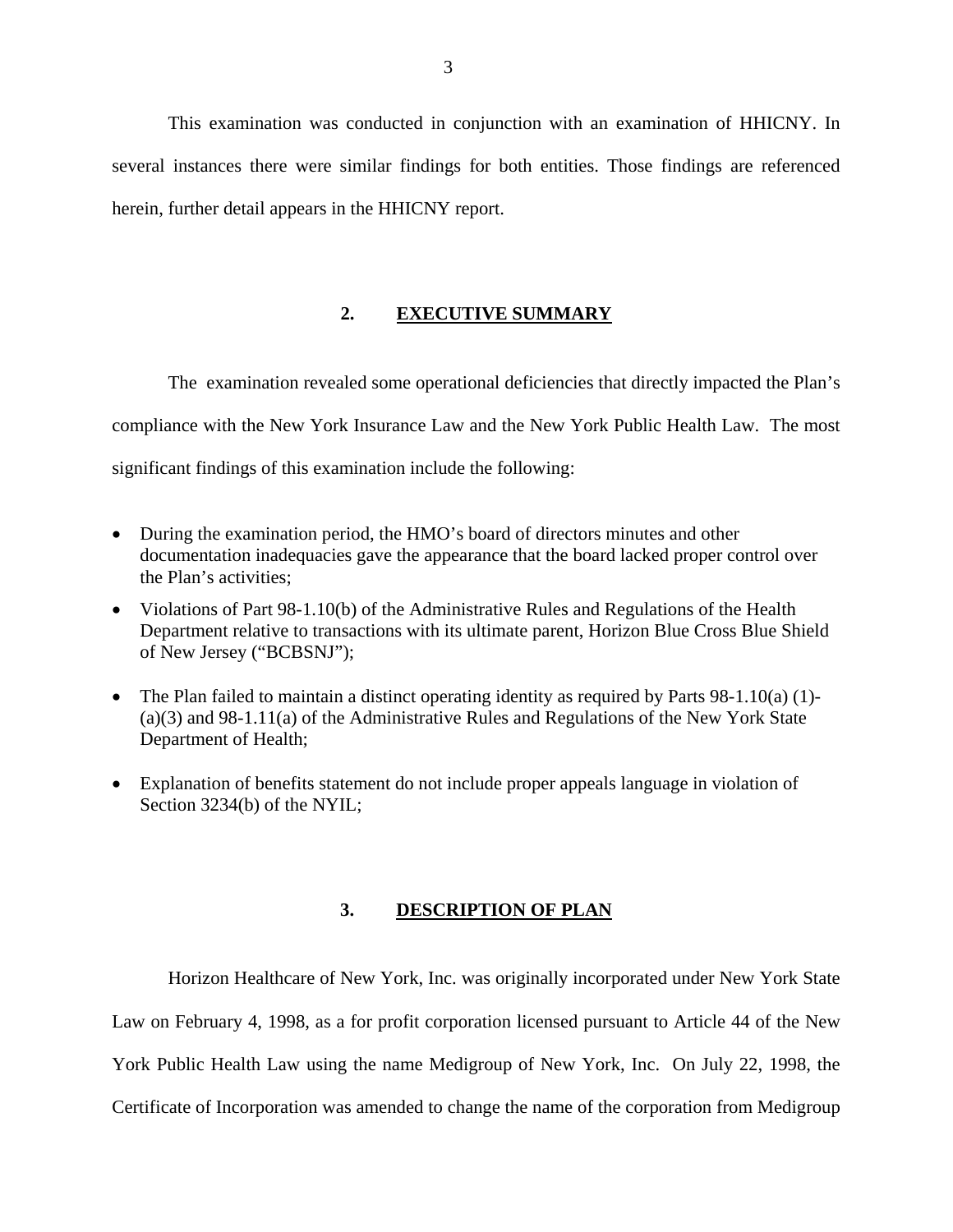of New York, Inc. to Horizon Healthcare of New York, Inc. According to the Certificate of Incorporation, the number of shares of common stock authorized "shall be one thousand having a par value of one dollar (\$1.00) each". Ten shares of common stock are issued and outstanding and owned by Horizon Healthcare Plan Holding Company, Inc. ("HHPHC"), (formerly known as Medigroup Holding Plan, Inc.) which purchased the ten shares for \$10. HHPHC is a wholly owned subsidiary of Horizon Healthcare Services, Inc., d/b/a Horizon Blue Cross Blue Shield of New Jersey ("BCBSNJ").

The Plan began doing business on December 31, 1999.

## A. **Management**

Pursuant to the HMO's charter and amended by-laws, management of the HMO is vested and exercised by its Board of Directors who shall number not less than three nor more than 25. Pursuant to Part 98-1.11(f) of the Department of Health Administrative Rules and Regulations {10 NYCRR 98-1} at least one director and no less than twenty percent (20%) of all the directors shall be enrollees of the HMO.

At June 30, 2002, the Board of Directors consisted of the following three members:

| Name and Residence             | <b>Principal Business Affiliation</b>        |
|--------------------------------|----------------------------------------------|
| William J. Marino              | President and Chief Executive Officer        |
| Morris Plain, NJ               | Horizon Blue Cross Blue Shield of New Jersey |
| Christy W. Bell                | Senior Vice-President                        |
| Chester, NJ                    | Horizon Blue Cross Blue Shield of New Jersey |
| Michael R.McGarvey, MD         | Retired                                      |
| New York, NY                   |                                              |
| Enrollee: Michael McGarvey, MD |                                              |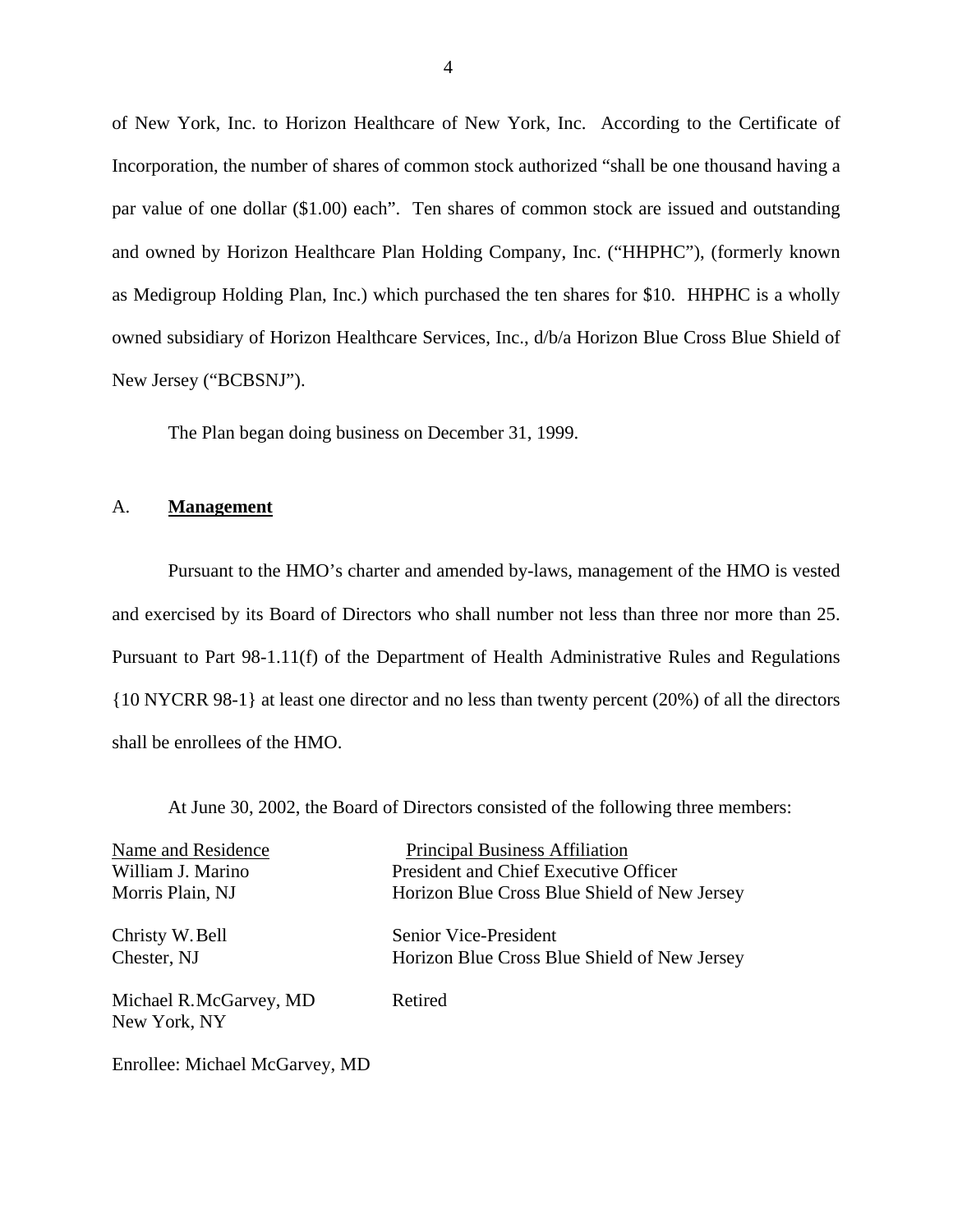During the period under examination, the Board of Directors met twenty times.

The minutes of the board do not reflect discussions of the Plan's losses from operations or surplus contributions, including the initial paid-in surplus.

It is recommended that the Company's Board of Directors' underwriting and surplus discussions be documented.

The Board of Directors' minutes do not reflect that intercompany agreements were approved by the Plan's Board.

It is recommended that all agreements within the holding company system be approved by the Board of Directors prior to implementation.

A similar finding and recommendation is explained in detail in the HHICNY Report dated May 5, 2004.

Section 1411(a) of the New York Insurance Law states:

 hereof, unless authorized or approved by its board of directors or a committee thereof responsible for "(a) No domestic insurer shall make any loan or investment, except as provided in subsection (h) supervising or making such investment or loan. The committee's minutes shall be recorded and a report submitted to the board of directors at its next meeting."

A review of the minutes of the board of directors' meetings disclosed that the minutes were silent regarding investments. The Plan has delegated this responsibility to its ultimate parent BCBSNJ.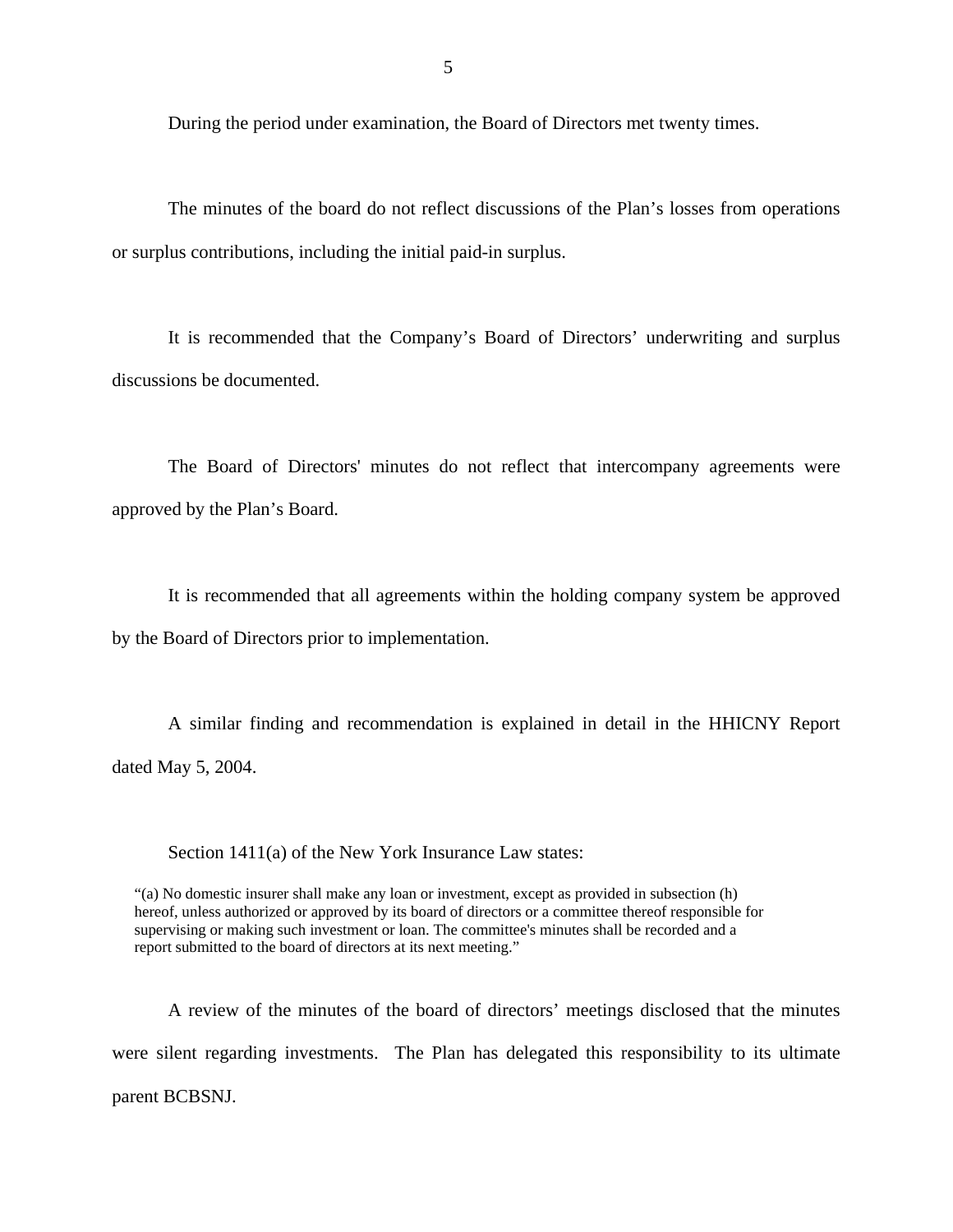It is recommended that the Plan's investments be approved by the board of directors or a committee thereof, in compliance with Section 1411(a) of the New York Insurance Law.

It is also recommended that the HMO's board of directors create and implement Plan specific policies and procedures that will enable it to approve the sales and purchases of its investments.

Similar findings and recommendations are explained in greater detail in the HHICNY Report dated May 5, 2004.

The principal officers of the Plan as of June 30, 2002 were as follows:

Robert A. Marino Name Title Robert E. Meehan Vice-President Christine L. Nelson Deputy Secretary William J. Frantel Treasurer

Thomas G. Boyajy President and Chief Operating Officer **Chief Executive Officer** 

## B. **Territory and Plan of Operation**

The Plan commenced business on December 31, 1999, and writes business in the counties of New York, Bronx, Kings, Queens, Richmond, Nassau, Suffolk, Westchester, Rockland, and Orange.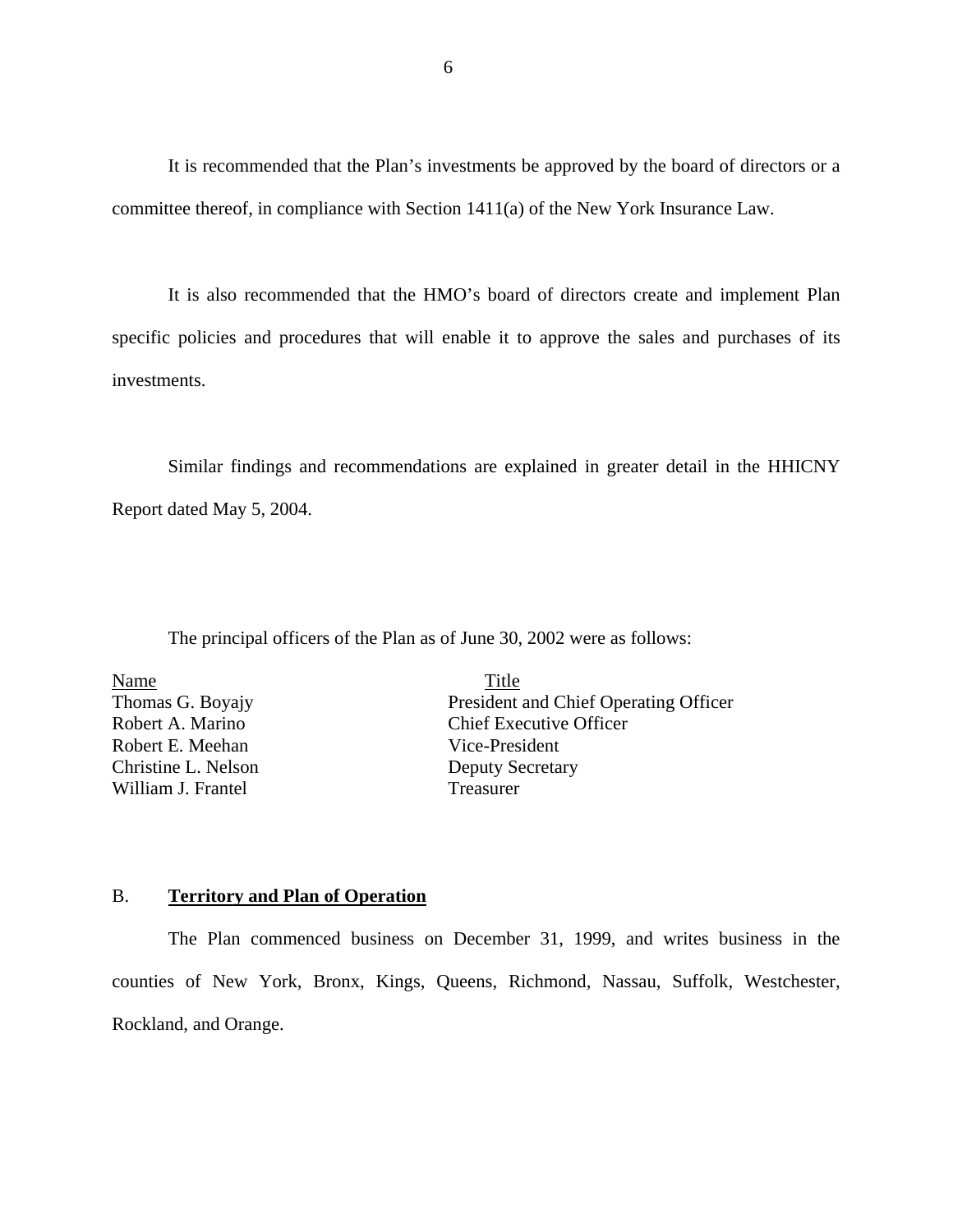The HMO's first year of operation was 2001 with 231 members enrolled. The total membership at June 30, 2002 was 483 enrollees. The Plan's management contends that the popularity of HMO products is still in decline in New York due to regulatory requirements, the price competitiveness of other products and commission disincentives for brokers. Management continues to review the viability of continuing to offer HMO products in New York.

## C. **Reinsurance**

At June 30, 2002, the Plan had a stop loss reinsurance program in effect with an authorized reinsurer for its HMO and POS business. The policy provided is a renewal policy covering the period of January 1, 2002 through December 31, 2002 that may only be terminated by either party giving 60 days notice. The reinsurance coverage in effect is as follows:

| <b>Benefit Plans Covered:</b>                     | HMO and POS                                           |
|---------------------------------------------------|-------------------------------------------------------|
| <b>Stop Loss Retention:</b>                       | \$200,000 per covered member per reinsurance period   |
| <b>Reinsurers Stop Loss</b><br>Maximum Liability: | \$1,800,000 per covered member per reinsurance period |

The reinsurance agreement contains the standard clauses required by Section 1308(a) of the New York Insurance Law.

#### D. **Holding Company System**

The Plan is 100% owned by Horizon Healthcare Plan Holding Company, Inc. ("HHPHC") which is in turn owned by the ultimate parent BCBSNJ.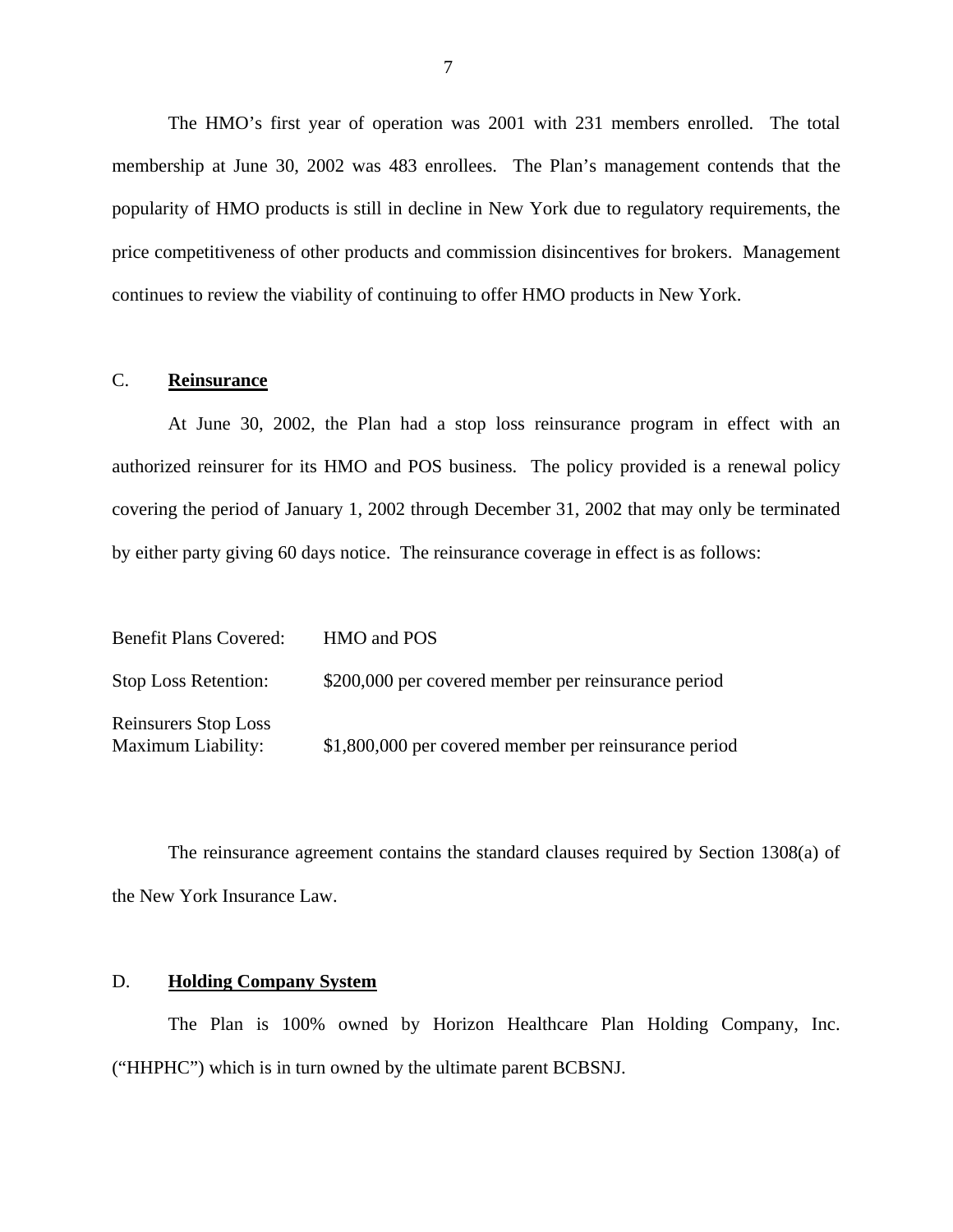Schedule Y of the Plan's filed June 30, 2002 Quarterly Statement presents the Holding Company System as follows: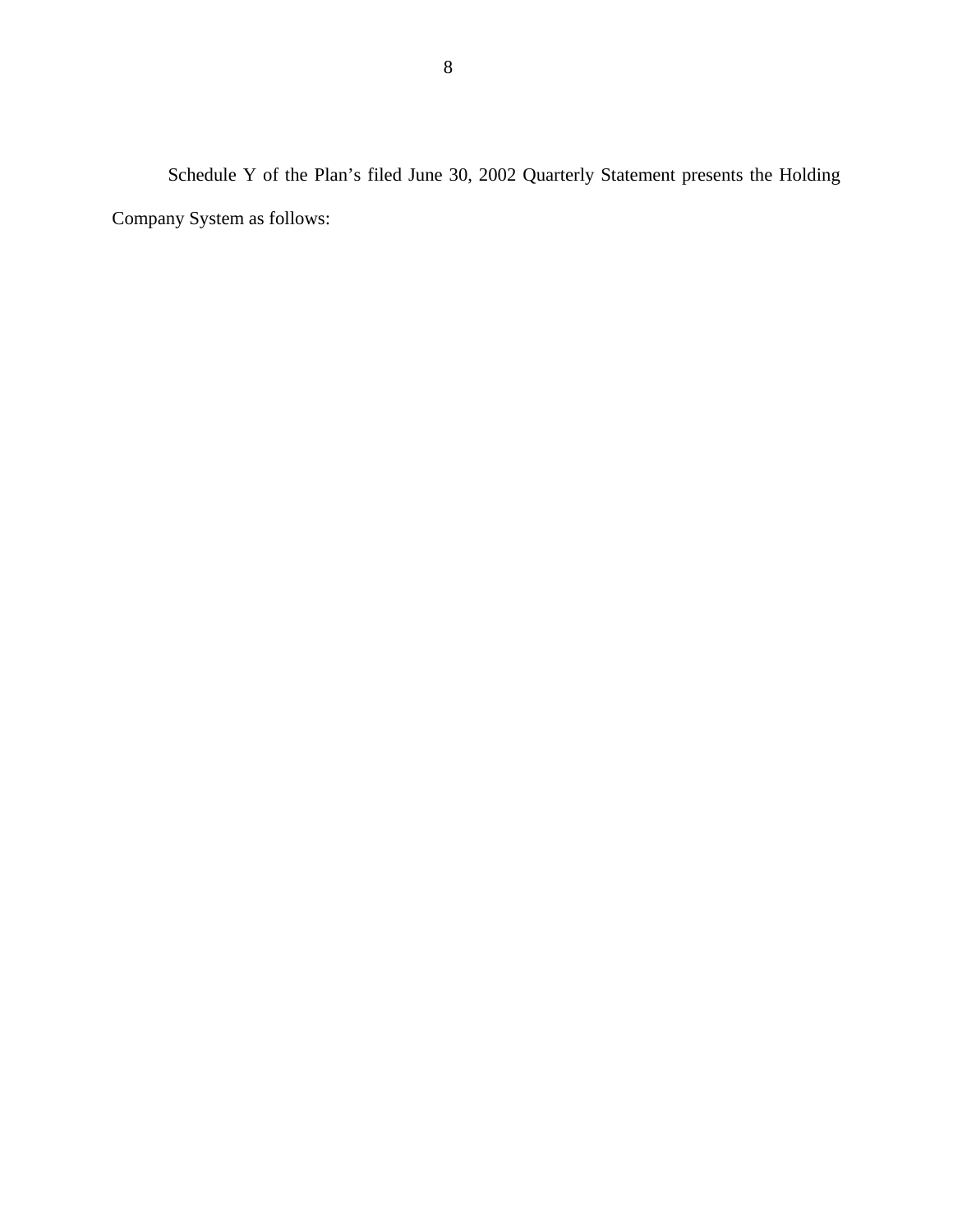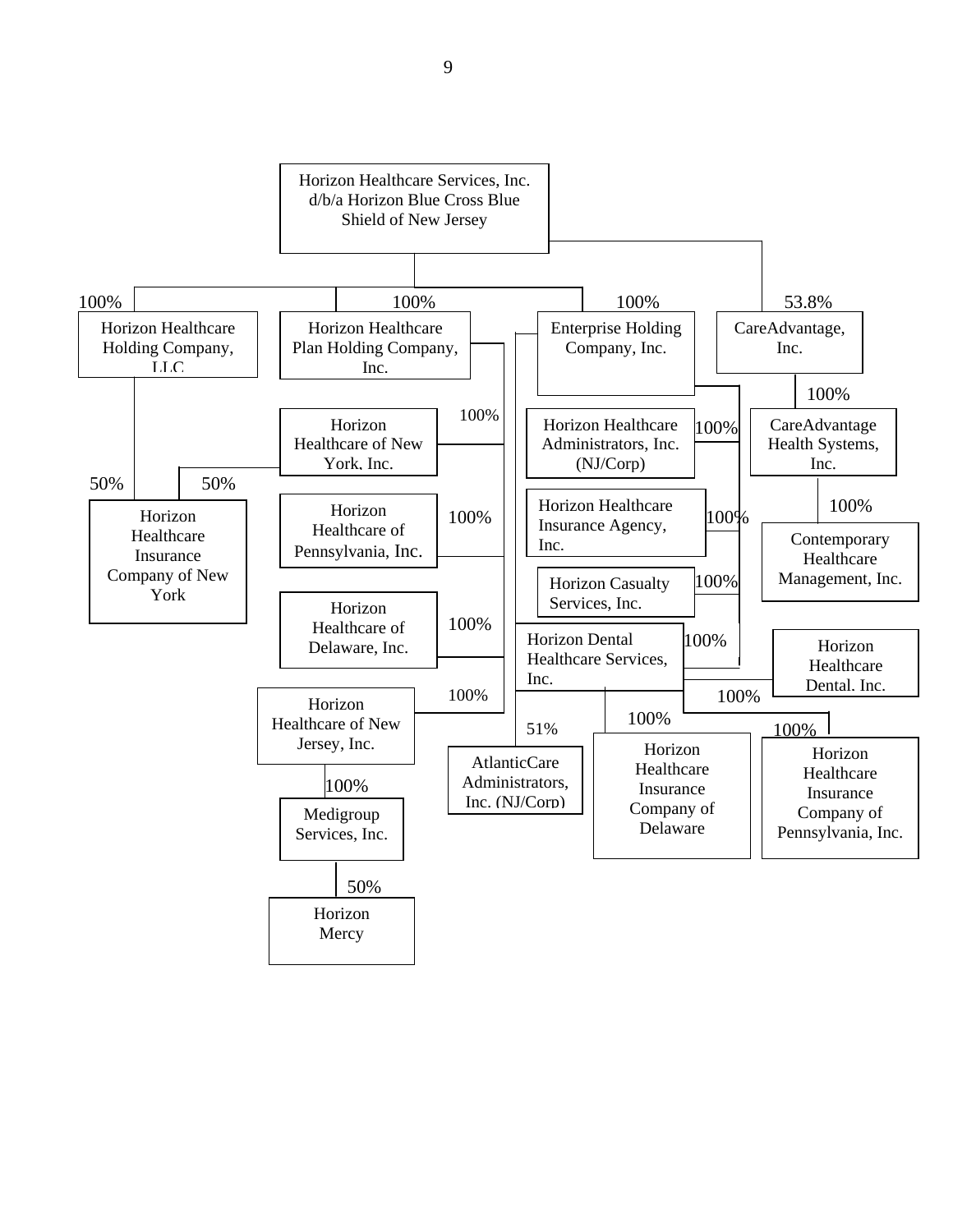## I. **Horizon Healthcare Insurance Company of New York**

The Plan owns 50% of the issued and outstanding stock of Horizon Healthcare Insurance Company of New York, a domestic accident and health company, with the remaining 50% held by Horizon Healthcare Holding Company, LLC, which in turn is a wholly-owned subsidiary of BCBSNJ.

HHICNY has experienced significant operating losses during the examination period and subsequent. According to its filed Annual and Quarterly Statements through June 2002, HHICNY has sustained net losses of \$60,163,140 since it began writing business in 1999. Surplus contributions to HHICNY to cover the losses flow through HHPHC so as to reflect HHPHC's 50% ownership of the subsidiary from BCBSNJ. If the funds contributed are intended for HHICNY, BCNSNJ transfers the funds to HHICNY and the value of the Plan's investment in subsidiary increases by the amount contributed. HHNY's investment value of the subsidiary is reduced by 50% of net operating losses. A chart illustrating all contributions to the Plan and the Plan's contribution to HHICNY follows:

| Date                            | Common        | Paid-In Surplus | HMO's          | 50% of Net   |
|---------------------------------|---------------|-----------------|----------------|--------------|
|                                 | <b>Stocks</b> | Contributions   | Contribution   | Operating    |
|                                 |               | To HMO          | To HHICNY      | Losses       |
| Initial Sale of Stock (July 14, | \$10          | \$5,149,990     | \$5,150,000    |              |
| 1998)                           |               |                 |                |              |
| 1999                            |               | 5,600,000       | $\overline{0}$ | \$1,847,483  |
| 2000                            |               | 12,500,000      | 7,500,000      | 4,045,160    |
| 2001                            |               | 15,000,000      | 15,000,000     | 14,459,905   |
| 2002*                           |               | 16,050,000      | 16,050,000     | 9,729,021    |
| Total through 06/30/02          | \$10          | \$54,299,990    | \$43,700,000   | \$30,081,569 |
| Contribution in 10/24/02        |               | 8,950,000       | 8,950,000      |              |
| <b>Total Contributions</b>      | \$10          | \$63,249,990    | \$52,650,000   | \$30,081,569 |

\*The 2002 Paid-In Surplus represents surplus reported or permitted to be recorded as of June 30, 2002.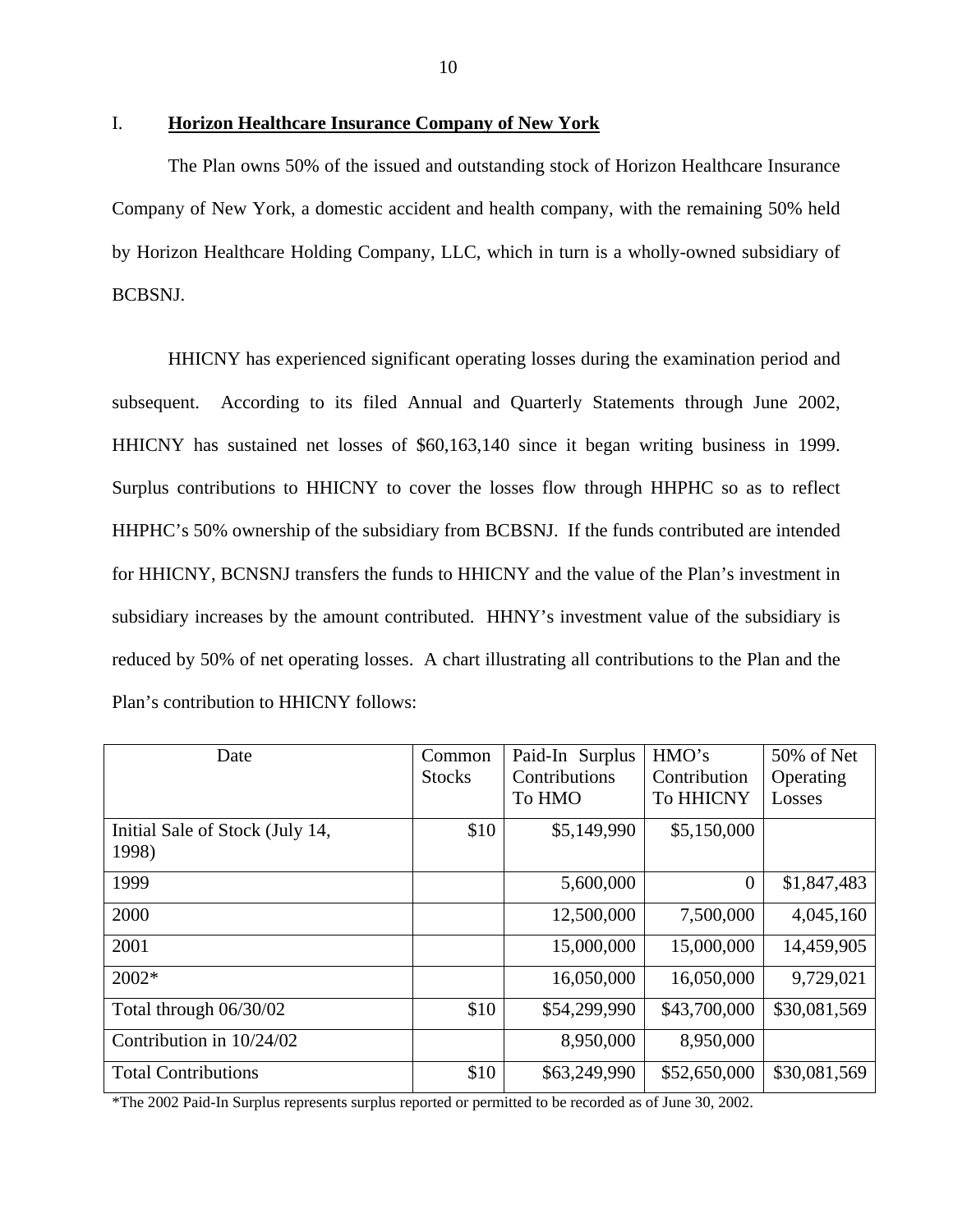Section 1408(a) of the New York Insurance Law states:

 thousand four hundred three of this article and which meets the requirements of such subsection five percent of the surplus to policyholders of such acquiring insurer, or fifty percent of its surplus over and above its liabilities and capital, whichever is greater. No United States branch of an alien insurer shall be permitted to acquire or hold any shares of any alien insurance corporation." "Any insurer which makes investments under the authority of subsection (c) of section one and section one thousand four hundred two of this article, may invest in, or otherwise acquire, the shares… of any other insurance companies, including for purposes of this section any corporation having a majority of its assets invested in one or more insurance companies, in an amount which, together with its present holdings and with any indirect or proportionate interest in insurance company shares held by it through any intermediate subsidiary, shall not exceed in value thirty-

For the period of January 1 through December 31, 2002, the Plan reduced its investment in HHICNY to reflect 50% of the net operating losses and changes in nonadmitted assets of the subsidiary. It also nonadmitted \$17,978,307 of its investment in HHICNY's and maintained \$380,873 as an admitted asset for December 31, 2002 as permitted by Section 1408(a), which allows it to have excess investments not to exceed 50% of its surplus.

As of June 30, 2002, the examiner performed an examination of the Plan's subsidiary. The examiner's findings increase HHICNY's surplus by a \$2,471,242 decrease to general expenses payable. The Plan's share (50%) of the increase in surplus is \$1,235,621 for June 30 and December 31, 2002.

It is recommended that the Plan comply with the requirements of Section 1408(a) of the New York Insurance Law.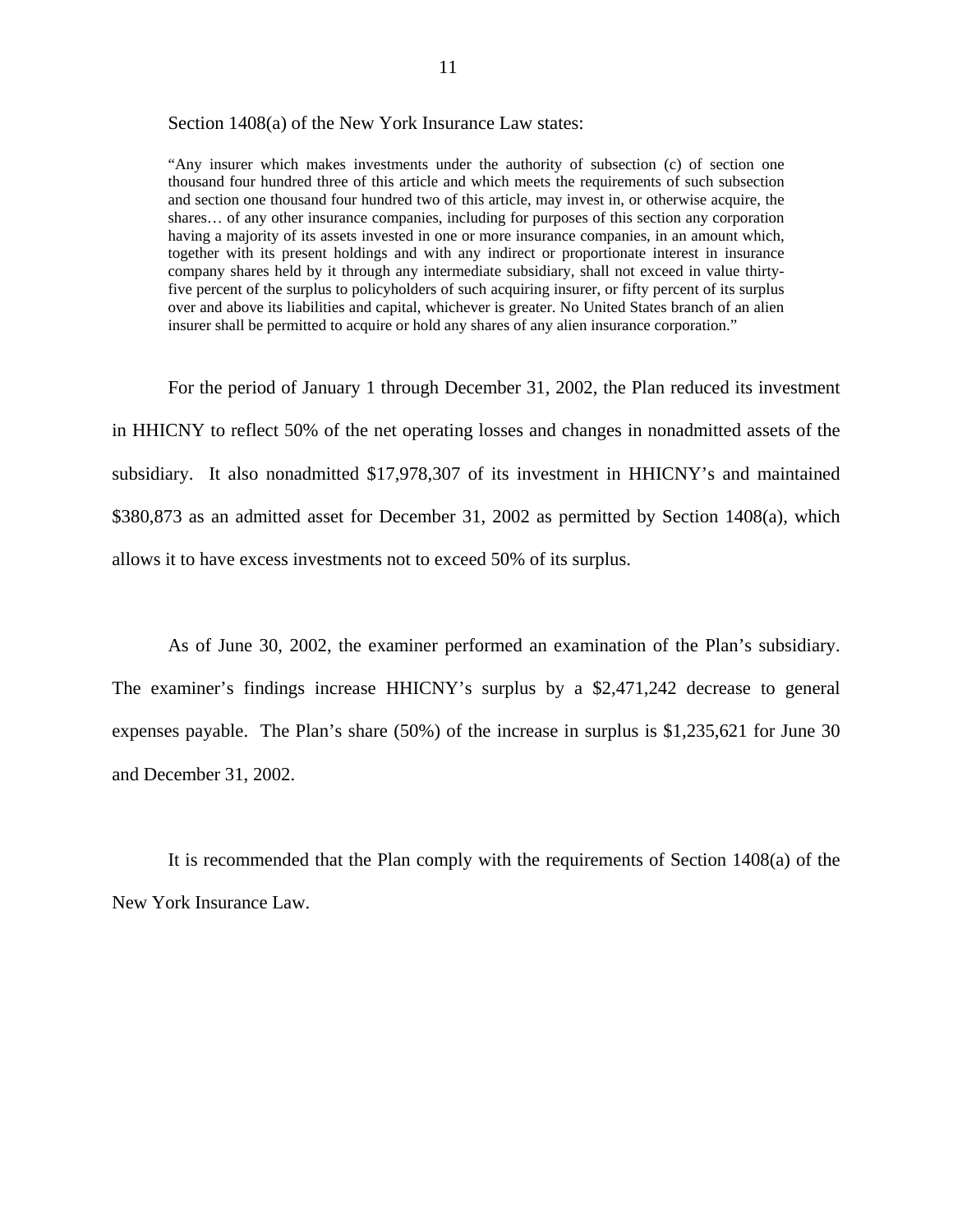## II. **Intercompany Agreements**

#### a. **Horizon Healthcare of New Jersey, Inc.**

On January 1, 1998, the Plan entered into a management services agreement with Horizon Healthcare of New Jersey, Inc. ("HH-NJI"), where HH-NJI will perform certain administrative services as approved by the Board of Directors of the HMO on February 10, 1998. The services include provider network services, additional subscriber services, quality assurance/quality improvement and utilization management services and such other services or functions necessary for the Plan to properly operate a health maintenance organization. The agreement was approved by the Department.

The agreement states that on or about the 15th of each month HH-NJI will submit to HHICNY an invoice for administrative services provided during the preceding month. The HMO will pay HH-NJI for amounts charged within fifteen (15) days of its receipt of the related invoice. The terms of the agreement as applies to payments for services rendered in the previous months are not followed by the parties involved.

It is recommended that the Plan and HH-NJI follow the terms of the contract approved by the Department.

A similar finding and recommendation is explained in detail in the Horizon Healthcare Insurance Company of New York Report dated May 5, 2004.

> Part 98-1.10(c) of the Administrative Rules and Regulations of the New York State Department of Health states: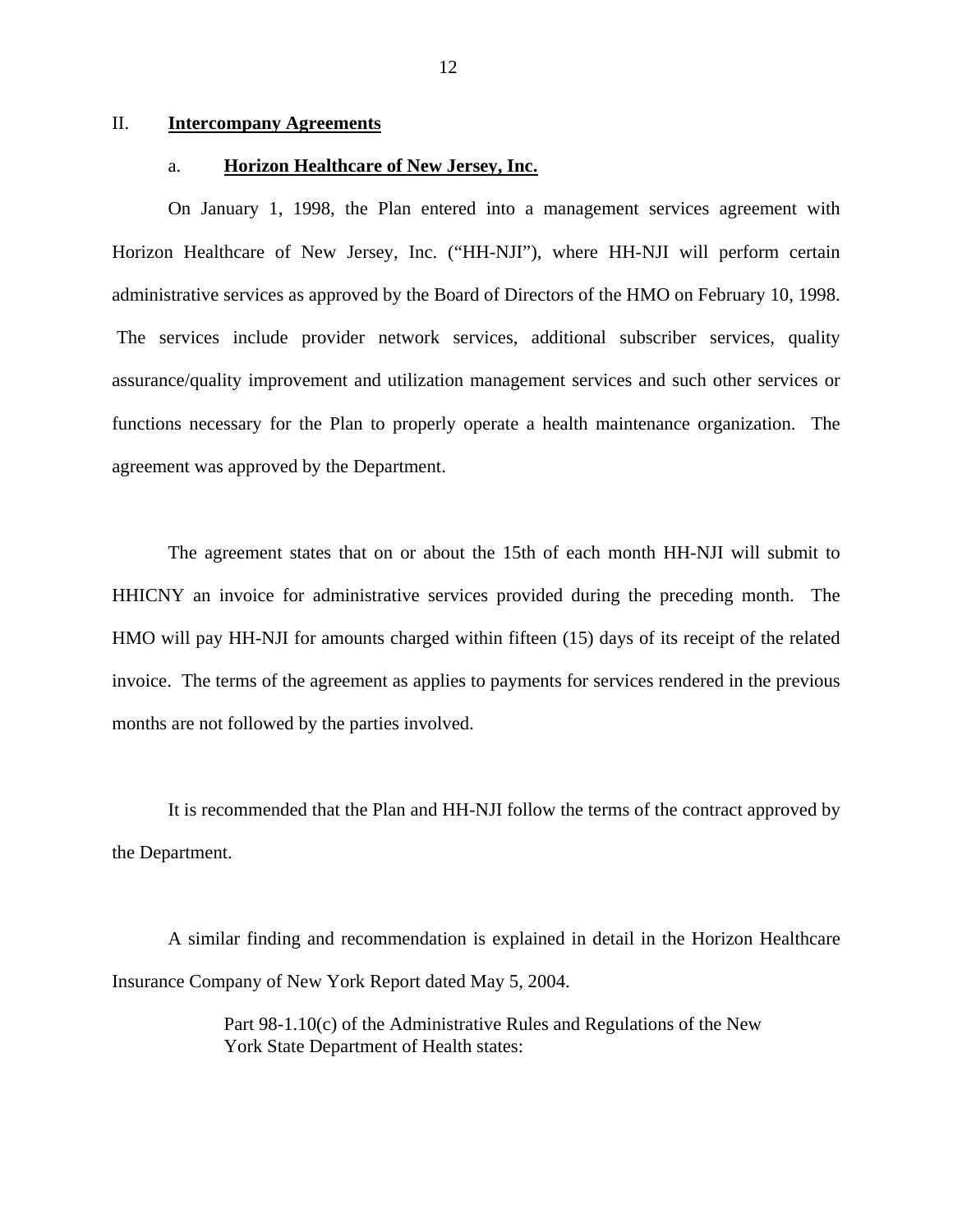"The commissioner's and superintendent's prior approval shall be required for the following transactions between a controlled HMO and any person in its holding company system: sales, purchases, exchanges, investments or rendering of services on a regular or systematic basis the aggregate of which involves 10 percent or more of the HMO's admitted assets at last year-end…"

The Plan charged HHICNY for management services that were provided without the benefit of a management agreement during years 1999, 2000 and 2001.

It is recommended that the Plan submit to the Department, for approval, all holding company service agreements prior to entering into transactions as required by Part 98-1.10(c) of the Administrative Rules and Regulations of the New York State Department of Health.

A similar finding and recommendation is explained in detail in the HHICNY Report dated May 5, 2004.

### b. **Tax Allocation Agreement**

The guidelines in Circular Letter 33 (1979) state in part:

"…Income taxes paid based on consolidated tax returns and intercorporate income tax allocations are transactions between related parties and as such the agreement must be fair and equitable and recognize the separate operating identity of the domestic insurer…"

Also, Items 1 and 5 in Circular Letter 33 (1979) state:

"1. Every domestic insurer which is a party to a consolidated federal income tax filing must have a definitive written agreement, approved by its Board of Directors, governing its participation therein..."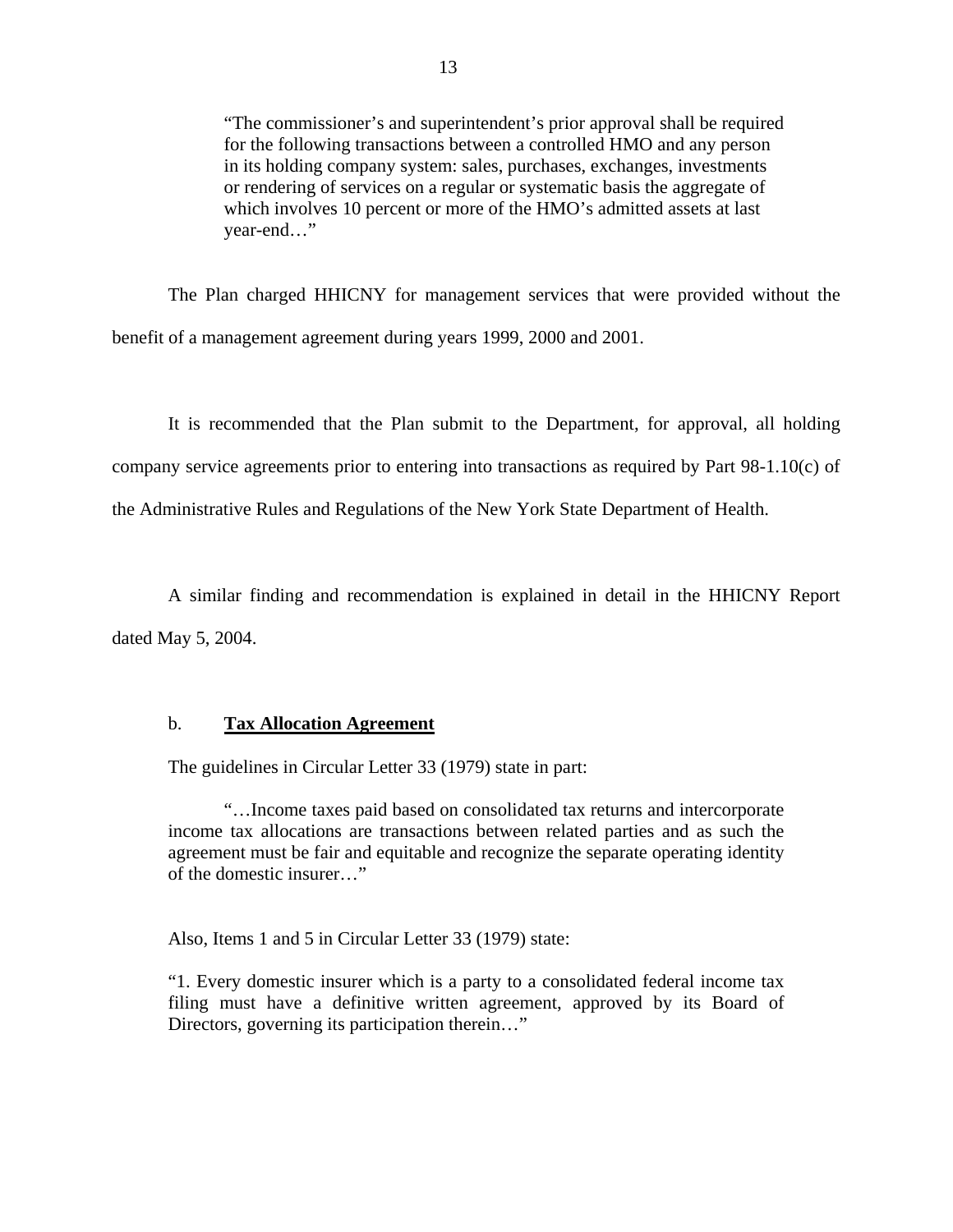"5…All settlements shall be in cash or securities eligible as investments for such domestic insurer, at market value…"

Item 5 above is also reproduced in the Tax Allocation Agreement that was signed by all parties involved.

BCBSNJ and the Plan rely on journal entries to record benefits to the "Payable to parent, subsidiaries and affiliates" account, which has not been settled since the inception of the Plan.

It is recommended that the Plan settle its Federal income tax recoverable account in cash or securities eligible as investments as required by the Tax Allocation Agreement and Circular Letter 33 (1979).

It is also recommended that the Plan follow the terms of the Tax Allocation Agreement and settle the Federal income tax recoverable within the 30 day term specified in the agreement.

Similar findings and recommendations are explained in greater detail in the HHICNY Report dated May 5, 2004.

#### c. **Investments**

BCBSNJ makes investments with the Plan's assets, but no formal investment agreement, between the two entities, delineating the Plan's investment policy was provided to the examiners.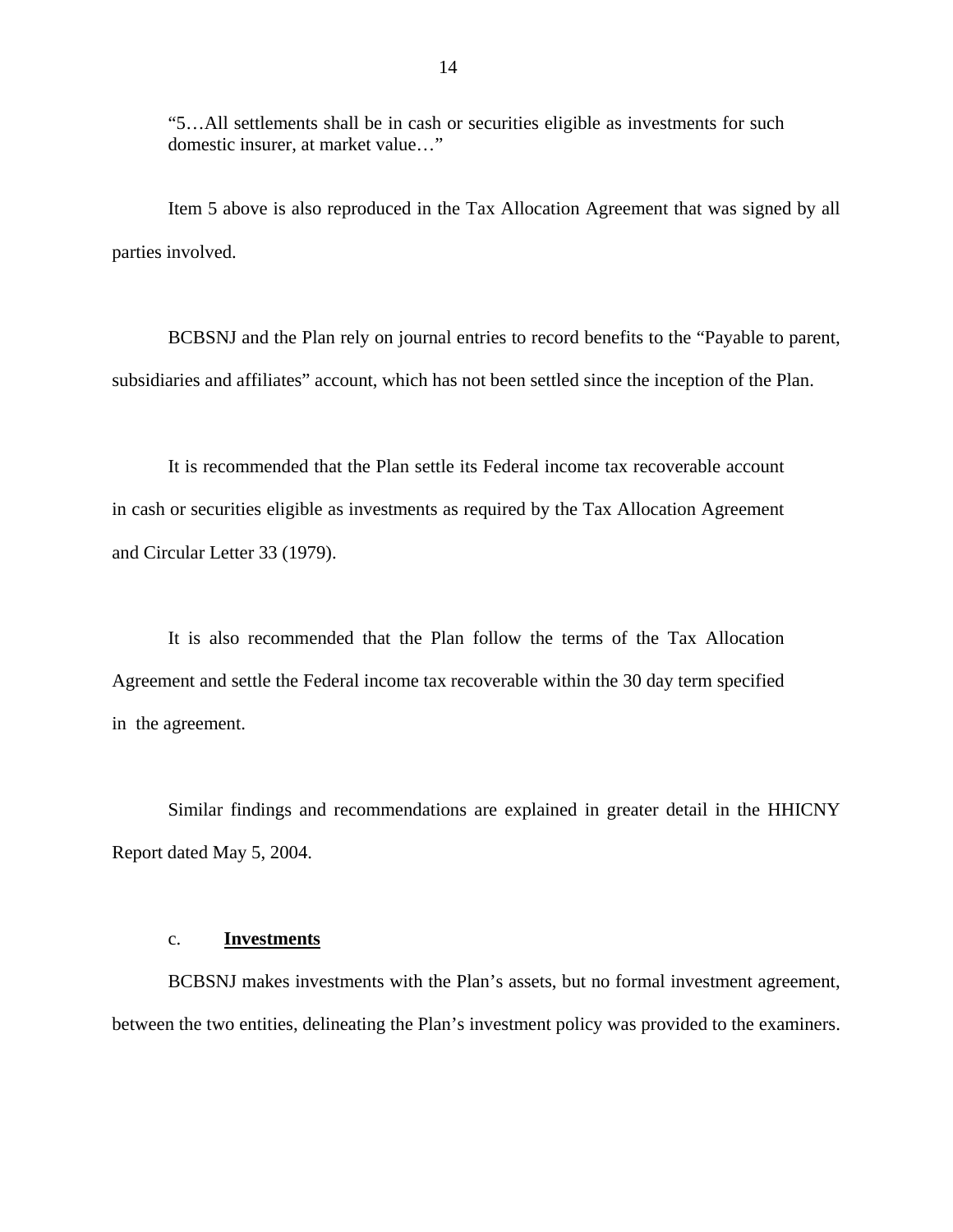A "Domestic Custody Agreement" from The Chase Manhattan Bank was provided to the examiners. The agreement does not specify that the Plan is a party to the agreement.

It is recommended that the Plan provide more detail in the management services agreement for portfolio management including investment guidelines.

## III. **Cash Accounts**

The Plan decided it would not open any operating cash accounts. All premium received on behalf of the HMO is deposited into a checking account titled solely to BCBSNJ. BCBSNJ invests all monies received and pays all expenses for HHICNY. The Company maintains no checking account in its own name.

Wire transfers' bank names and account numbers were altered after the transfers were authorized by the Plan.

It is recommended that the Plan take steps to strengthen and improve adherence to accounting procedures and controls concerning the issuance of wire transfers. It is also recommended that the Plan maintain a wire transfer log or other adequate documentation that will provide an audit trail allowing examiners to trace the flow of all wire transfers.

Similar findings and recommendations are explained in greater detail in the HHICNY Report dated May 5, 2004.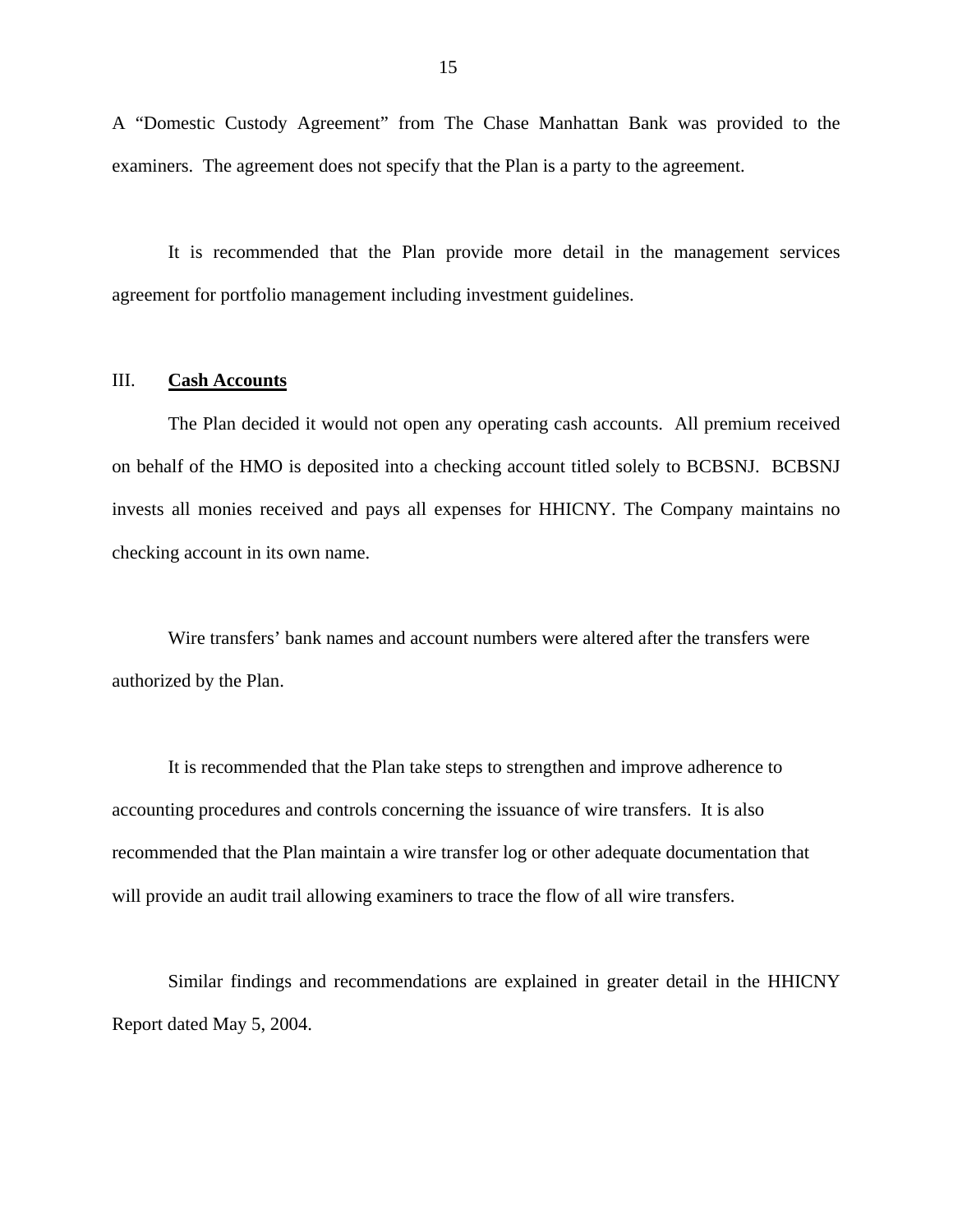## IV. **Allocation of Expenses**

SSAP No. 70 paragraphs 7 and 8, as applies to apportionment of shared expenses

between members of a group of entities, states:

- feasible apportionment shall be based upon pertinent factors or ratios. 7. "Many entities operate within a group where personnel and facilities are shared. Shared expenses, including expenses under the terms of a management contract, shall be apportioned to the entities incurring the expense as if the expense had been paid solely by the incurring entity. The apportionment shall be completed based upon specific identification to the entity incurring the expense. Where specific identification is not
- 8. Any basis adopted to apportion expenses shall be that which yields the most accurate results and may result from special studies of employee activities, salary ratios, premium ratios or similar analyses. Expenses that relate solely to the operations of a reporting entity, such as personnel costs associated with the adjusting and paying of claims, must be borne solely by the reporting entity and are not to be apportioned to other entities within a group."

It was determined that advertising invoices from the SAWTOOTH GROUP, which had a contract with BCBSNJ, but not with the Plan, were paid by the Plan.

It is recommended that the Plan record the proper amounts to its advertising expense. It

is further recommended that the Plan report expenses that it (as opposed to its parent) has incurred.

BCBSNJ provides certain administrative services, including executive oversight, financial, legal, and human resources support that are allocated according to a defined formula. The examiners requested the formula, but the Plan was unable to provide it.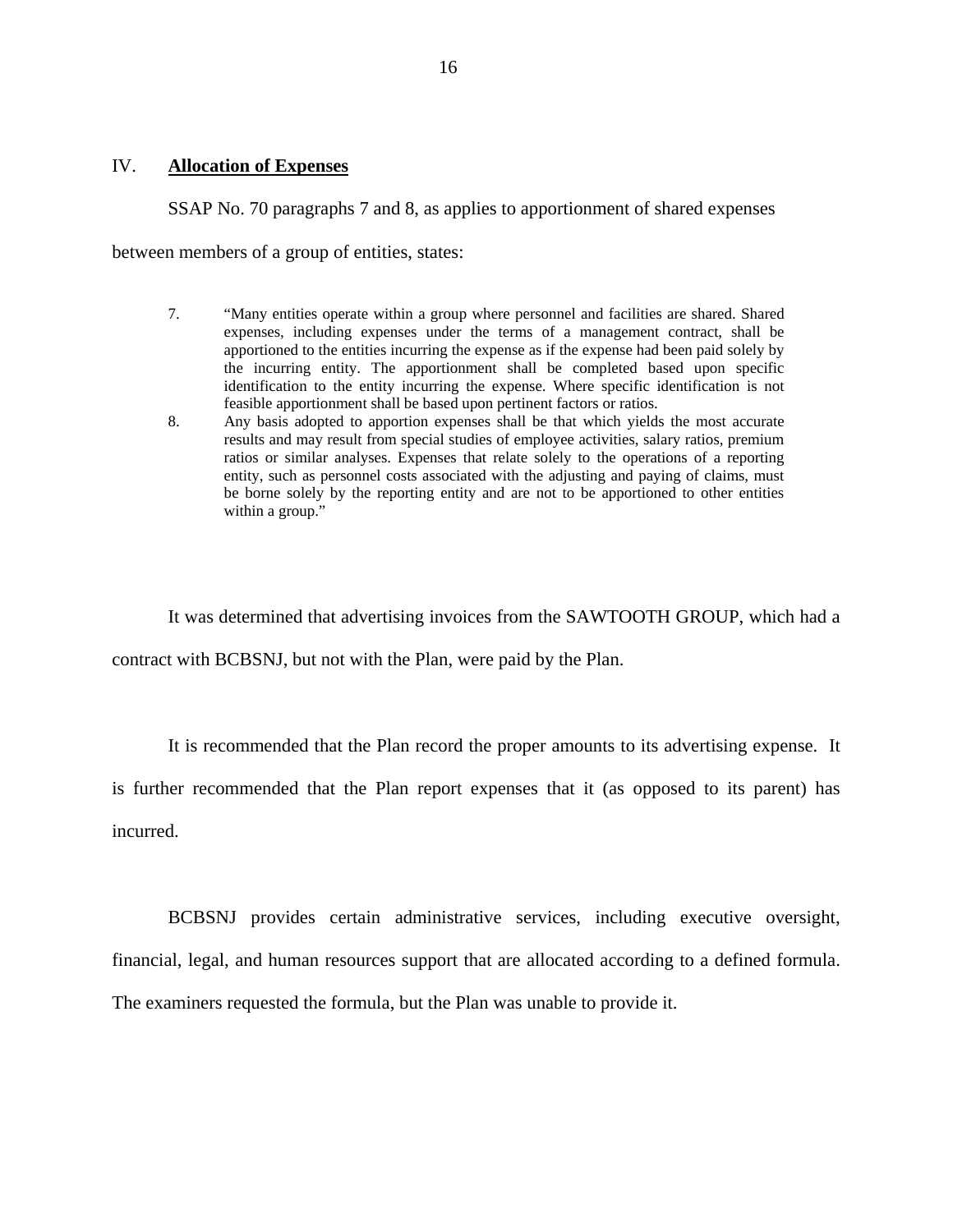It is recommended that the Plan create a basis for the apportionment of those expenses requiring allocation in greater compliance with SSAP No. 70 paragraphs 7 and 8. It is also recommended that the Plan formalize the allocation of expenses with its parent and affiliates to comply with SSAP No. 70.

Similar findings and recommendations are explained in greater detail in the HHICNY Report dated May 5, 2004.

### V. **Separate Legal and Operating Identity**

Part 98-1.11(a) of the Administrative Rules and Regulations of the New York State

Department of Health states:

"The HMO function shall be clearly distinguished from any other functions through the maintenance of separate records, reports and accounts for the HMO function. Each line of business of an HMO shall be distinguished from any other line of business of that HMO. The records, reports and accounts of each HMO shall be maintained separately from those of other persons or HMO's in the holding company system. All records pertaining to the article 44 certified HMO shall be maintained in New York State."

Parts 98-1.10 (a)(1)-(a)(3) of the Administrative Rules and Regulations of the

New York State Department of Health state:

"Transactions within a holding company system to which a controlled HMO is a party shall be subject to the following guidelines:

(1) the terms of the financial transaction shall be fair and equitable to the HMO at the time of the transaction;

(2) charges or fees for services performed shall be reasonable; and

(3) expenses incurred and payments received shall be allocated to the HMO on an equitable basis in conformity with customary accounting practices consistently applied."

The examiner concluded that based on the frequency, regularity and documentation of the

above described transactions; the lack of formal written agreements; the lack of involvement by

the Plan's Board of Directors and by the officers of the Plan in the control of assets; the lack of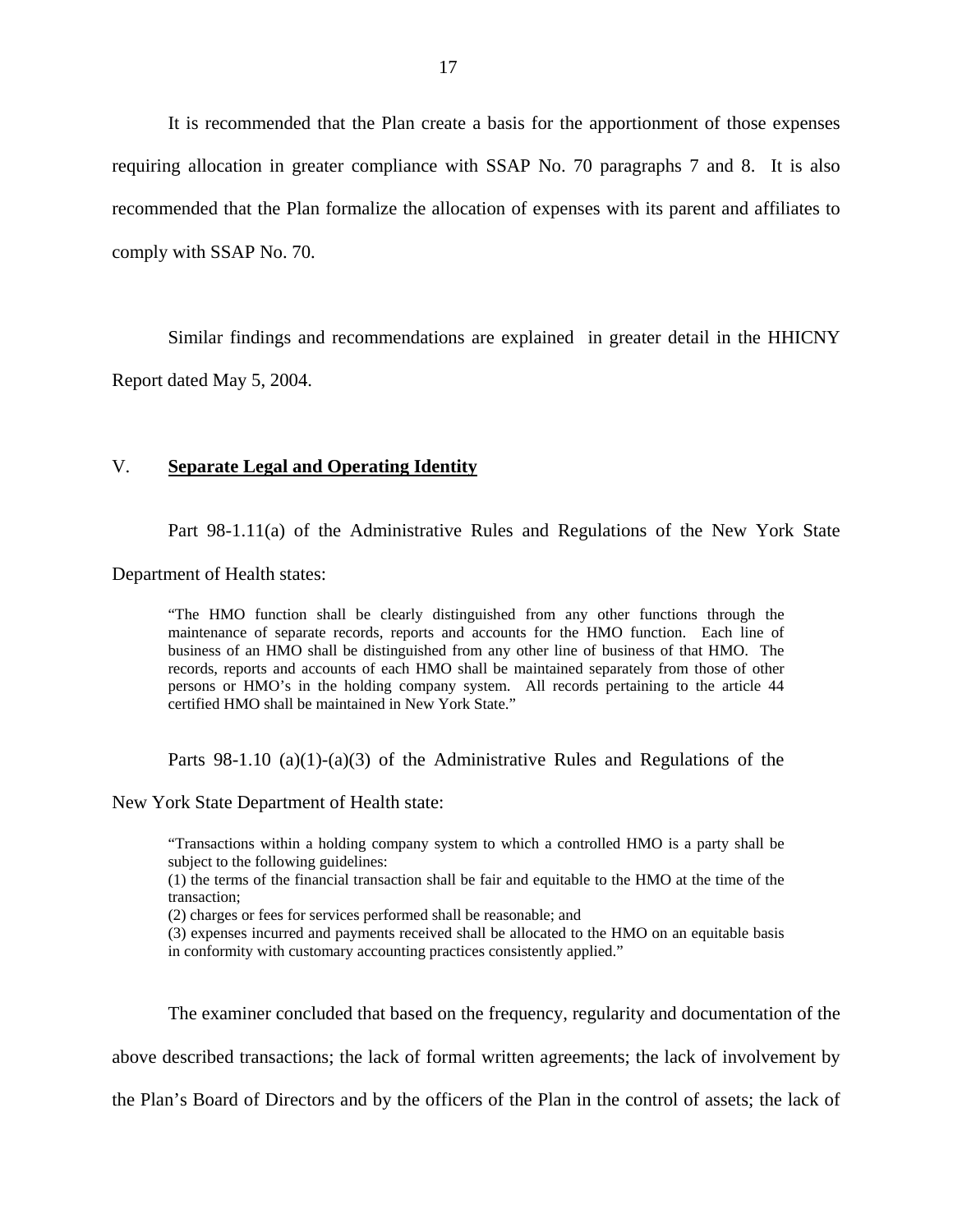identification of the Plan, and the lack of distinct record-keeping, gives the appearance that BCBSNJ, the HMO's ultimate Parent, ran the operations of the Plan as if it were a division of the Parent corporation, and failed to maintain the distinct operating identity of the Plan as required by Parts 98-1.10(a)(1)-(a)(3) and 98-1.11(a) of the Administrative Rules and Regulations of the New York State Department of Health.

It is recommended that the Plan be in compliance with Parts 98-1.11(a), and 98-1.10  $(a)(1)$ ,  $(a)(2)$ , and  $(a)(3)$  of the Administrative Rules and Regulations of the New York State Department of Health by taking steps to more clearly define the New York entity and by improving its compliance with Parts  $98-1.11(a)$ , and  $98-1.10(a)(1)$ ,  $(a)(2)$ , and  $(a)(3)$ .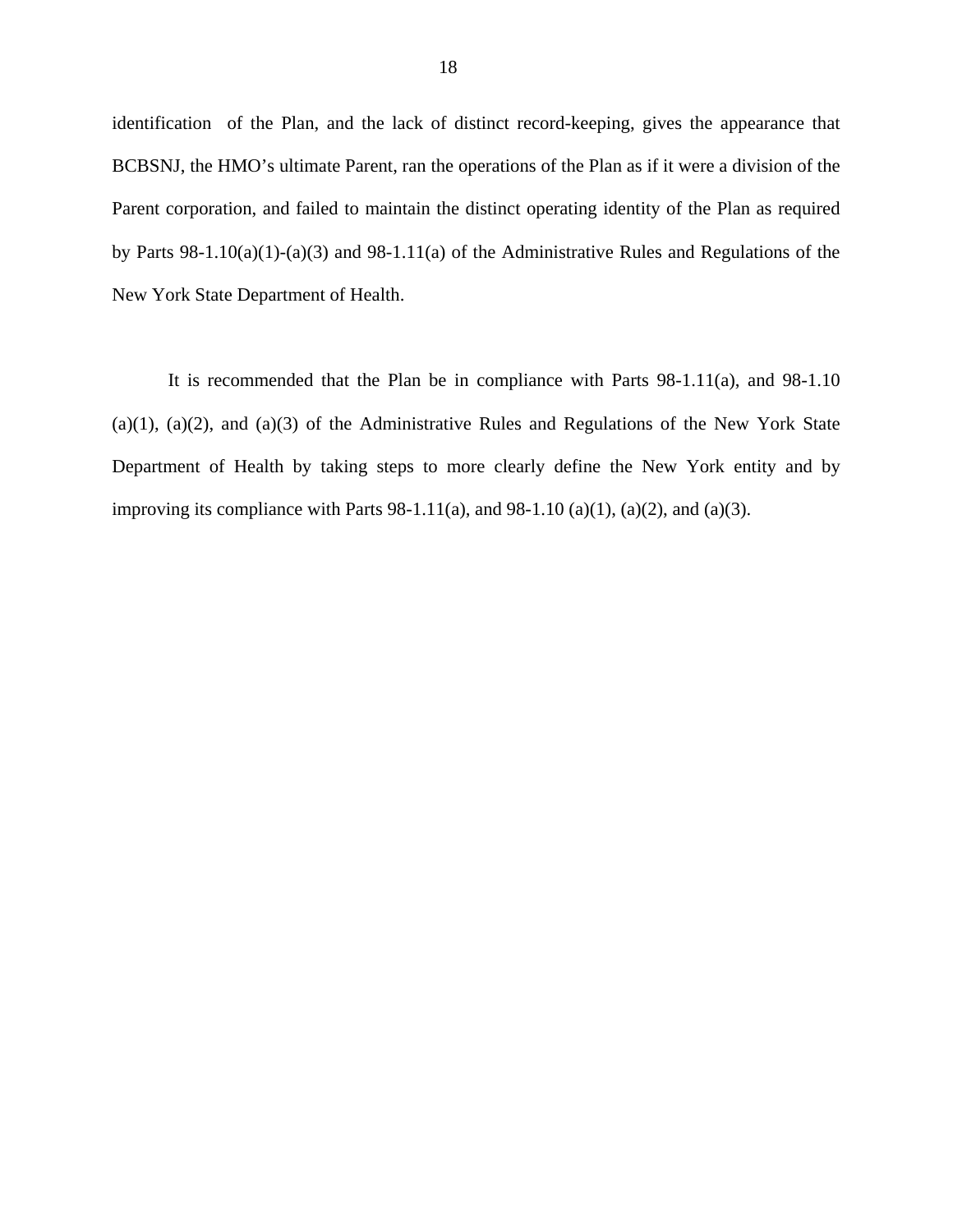## 4. **FINANCIAL STATEMENTS**

## A. Balance sheet

The following shows the assets, liabilities and net worth as determined by this examination as of June 30, 2002 as determined by this examination and as reported by the Plan. The statement is the same as the balance sheet filed by the HMO.

| <b>Assets</b>                                          | <b>Health Maintenance Organization</b> | <b>Examination</b>    |                        |                              |
|--------------------------------------------------------|----------------------------------------|-----------------------|------------------------|------------------------------|
| <b>Current Assets</b>                                  | Assets                                 | Nonadmitted<br>Assets | Net Admitted<br>Assets | Net Admitted<br><b>Asset</b> |
| Cash (\$0) and short-term<br>investments (\$1,477,741) | \$1,477,741                            | \$<br>$\Omega$        | \$1,477,741            | \$1,477,741                  |
| Accident and health                                    |                                        |                       |                        |                              |
| premiums due and unpaid<br>Investment income due and   | 108,695                                | 16,504                | 92,191                 | 92,191                       |
| accrued                                                | 3,511                                  | $\theta$              | 3,511                  | 3,511                        |
| Federal and foreign tax<br>Recoverable-Parent          | 791,581                                | $\Omega$              | 791,581                | 791581                       |
| State tax deposit                                      | 24,187                                 | $\theta$              | 24,187                 | 24,187                       |
| Total current assets                                   | \$2,405,715                            | \$16,504              | \$2,389,211            | \$2,389211                   |
| <b>Other Assets</b>                                    |                                        |                       |                        |                              |
| <b>Bonds</b>                                           | 312,801<br>\$                          | \$<br>$\Omega$        | \$ 312,801             | 312,801<br>\$                |
| Common stocks                                          | 12,697,830                             | 11,800,749            | 897,081                | 897,081                      |
| Total other assets                                     | \$13,010,631                           | \$11,800,749          | \$1,209,882            | \$1,209,882                  |
| <b>Property and Equipment</b>                          |                                        |                       |                        |                              |
| Furniture and equipment                                | \$361,749                              | \$361,749             | \$<br>$\Omega$         | \$<br>$\theta$               |
| Electronic data processing<br>equipment and software   | 21,611                                 | $\theta$              | 21,611                 | 21,611                       |
| Total property and equipment                           | \$383,360                              | \$361,749             | \$21,611               | \$21,611                     |
| Total assets                                           | \$15,799,706                           | \$12,179,002          | \$3,620,704            | \$3,620,704                  |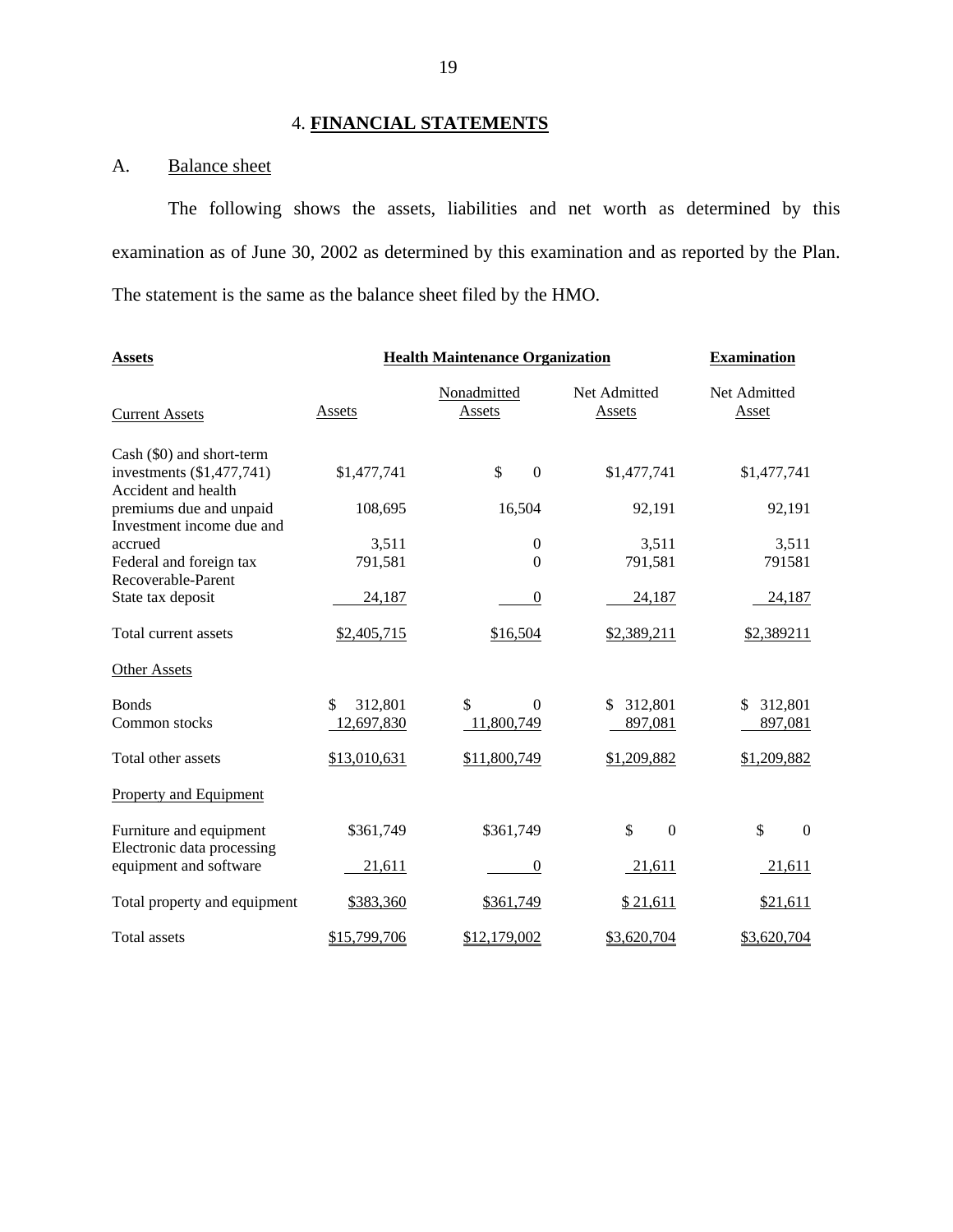| Liabilities                                        | HMO          | Examination  |
|----------------------------------------------------|--------------|--------------|
| <b>Current Liabilities</b>                         |              |              |
| Claims unpaid                                      | \$399,000    | \$399,000    |
| Unpaid claims adjustment expenses                  | 15,960       | 15,960       |
| Aggregate policy reserves                          | 5,374        | 5,374        |
| Premiums received in advance                       | 30,100       | 30,100       |
| General expenses due or accrued                    | 194,500      | 194,500      |
| Amounts due to parent, subsidiaries and affiliates | 1,076,615    | 1,076,615    |
| State income taxes payable                         | 15,500       | 15,500       |
| Other accrued expenses                             | 89,493       | 89,493       |
| <b>Total liabilities</b>                           | \$1,826,542  | \$1,826,542  |
| Capital and Surplus                                |              |              |
| Common capital stock                               | \$<br>10     | \$<br>10     |
| Contingent reserve                                 | 100,000      | 100,000      |
| Gross paid in and contributed surplus              | 54,299,990   | 54,299,990   |
| Unassigned funds (surplus)                         | (52,605,838) | (52,605,838) |
| Total capital and surplus                          | 1,794,162    | 1,794,162    |
| Total liabilities and net worth (Deficit)          | \$3,620,704  | \$3,620,704  |

 is unaware of any potential exposure of the Plan to any tax assessment and no liability has been established herein Note – The Internal Revenue Service has completed its audits of the consolidated tax returns filed on behalf of the Plan through tax year 1998. No final assessment has been issued. There are no other ongoing audits. The examiner relative to any contingency.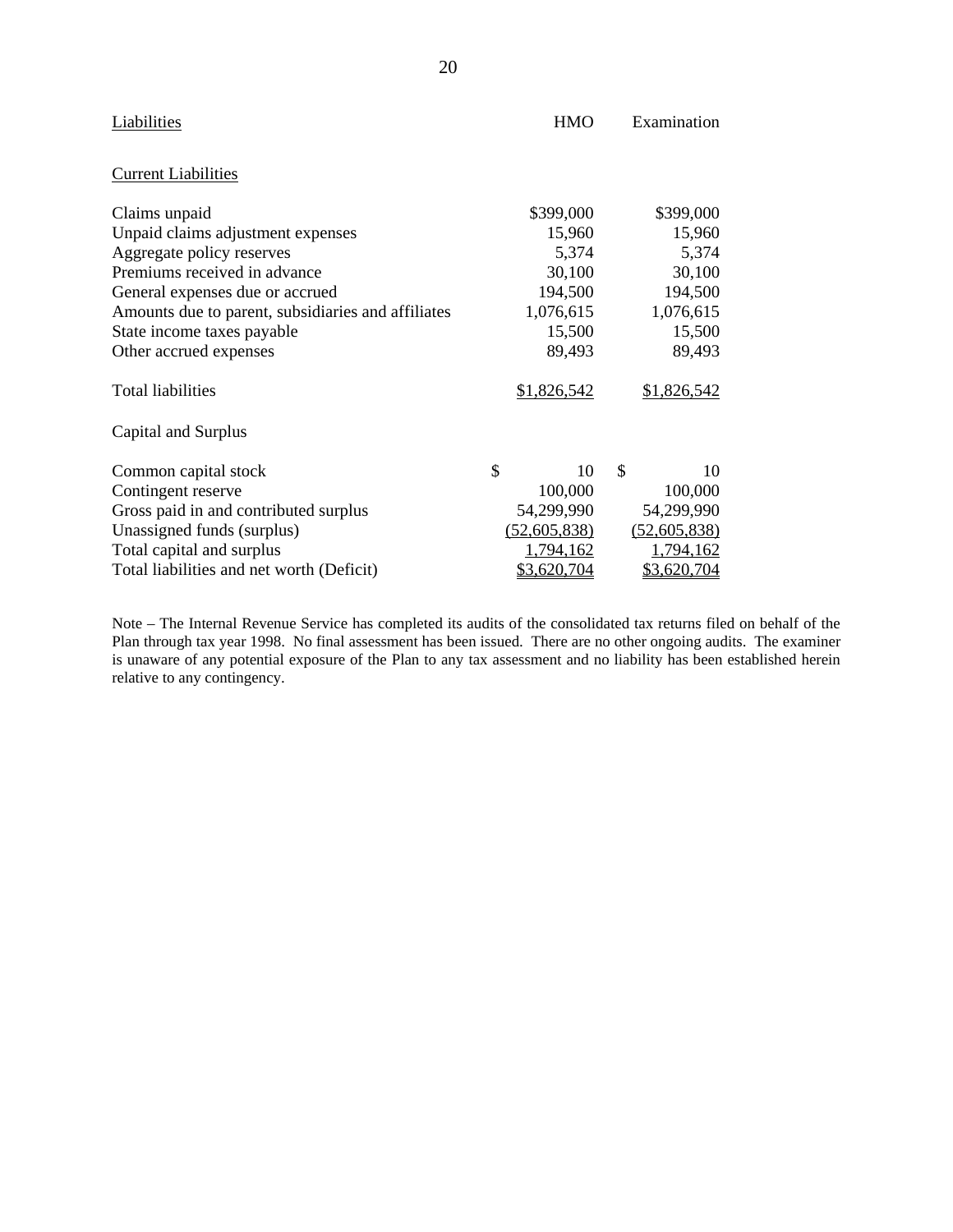## B. Statement of Revenue, Expenses, Capital and Surplus

## Capital and Surplus Account

Reserves and unassigned funds increased \$1,794,162 during the examination period, January 1, 1999 through June 30, 2002, detailed as follows:

Revenue

| Premiums                                                                                                                        | \$           | 808,420                                                                                 |                                              |                      |
|---------------------------------------------------------------------------------------------------------------------------------|--------------|-----------------------------------------------------------------------------------------|----------------------------------------------|----------------------|
| Investments                                                                                                                     |              | 420,376                                                                                 |                                              |                      |
| <b>Total Revenue</b>                                                                                                            |              |                                                                                         | \$<br>1,228,796                              |                      |
| <b>Expenses</b>                                                                                                                 |              |                                                                                         |                                              |                      |
| Claims incurred net of reinsurance<br>Claims adjustment expenses incurred<br>Administrative expenses incurred<br>Total expenses | $\mathbb{S}$ | 714,578<br>417,304<br>11,730,220                                                        | 12,862,102                                   |                      |
| Gross operating income<br>Federal and foreign income taxes incurred<br>Net loss                                                 |              |                                                                                         | (\$11,633,306)<br>2,308,640<br>(\$9,324,666) |                      |
| Gains and Losses to Capital and Surplus                                                                                         |              |                                                                                         |                                              |                      |
| Capital and surplus at January 1, 1999                                                                                          |              |                                                                                         |                                              | \$<br>$\overline{0}$ |
| Net loss<br>Change in non-admitted asset<br>Unrealized capital gains<br>Capital paid-in                                         |              | Gains (Losses)<br>in Surplus<br>$($ \$ 9,324,666)<br>(12,179,002)<br>(31,002,170)<br>10 |                                              |                      |
| Surplus adjustments paid-in<br>Net increase in surplus fund                                                                     |              | 54,299,990                                                                              |                                              | 1,794,162            |
| Surplus as regards policyholders per<br>report on examination as of June 30, 2002                                               |              |                                                                                         |                                              | \$1,794,162          |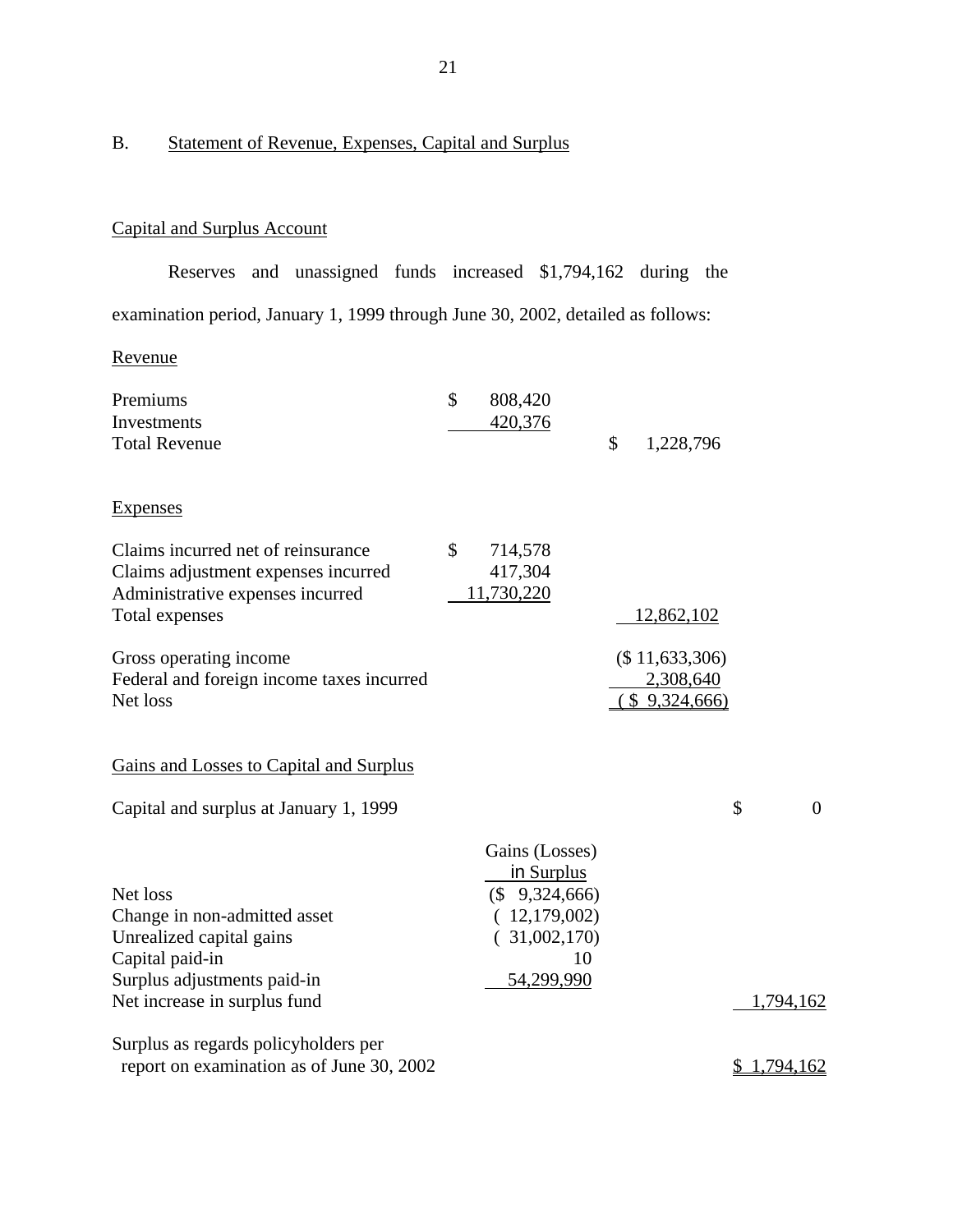## 5. **MARKET CONDUCT ACTIVITIES**

In the course of the examination, a review was made of the manner in which the Plan conducts its business practices and fulfills its contractual obligations to policyholders and claimants.

The general review was directed at practices of the Plan in the following major areas:

- A. Explanation of Benefits Form
- B. Advertising
- C. Sales
- D. Complaints
- E. Grievances

Following are the examiners' findings:

## A. **Explanation of Benefits Form (EOBs)**

NYIL §3234(b)(7) of the New York Insurance Law states in part:

"(b) The explanation of benefit statement form must include at least the following:"

"(7)… a description of the time limit, place and manner in which an appeal of a denial of benefits must be brought under the policy or certificate and notification that failure to comply with such requirements may lead to forfeiture of a consumer's right to challenge a denial or rejection, even when a request for clarification has been made."

The HMO does not include the above requisite information on its EOBs. Subsequent to the period under examination, the Plan provided the examiners with an EOB with a date of service of November  $8<sup>th</sup>$ , 2002. This EOB contained revised appeal language but still differed from the requirements of NYIL § 3234(b)(7).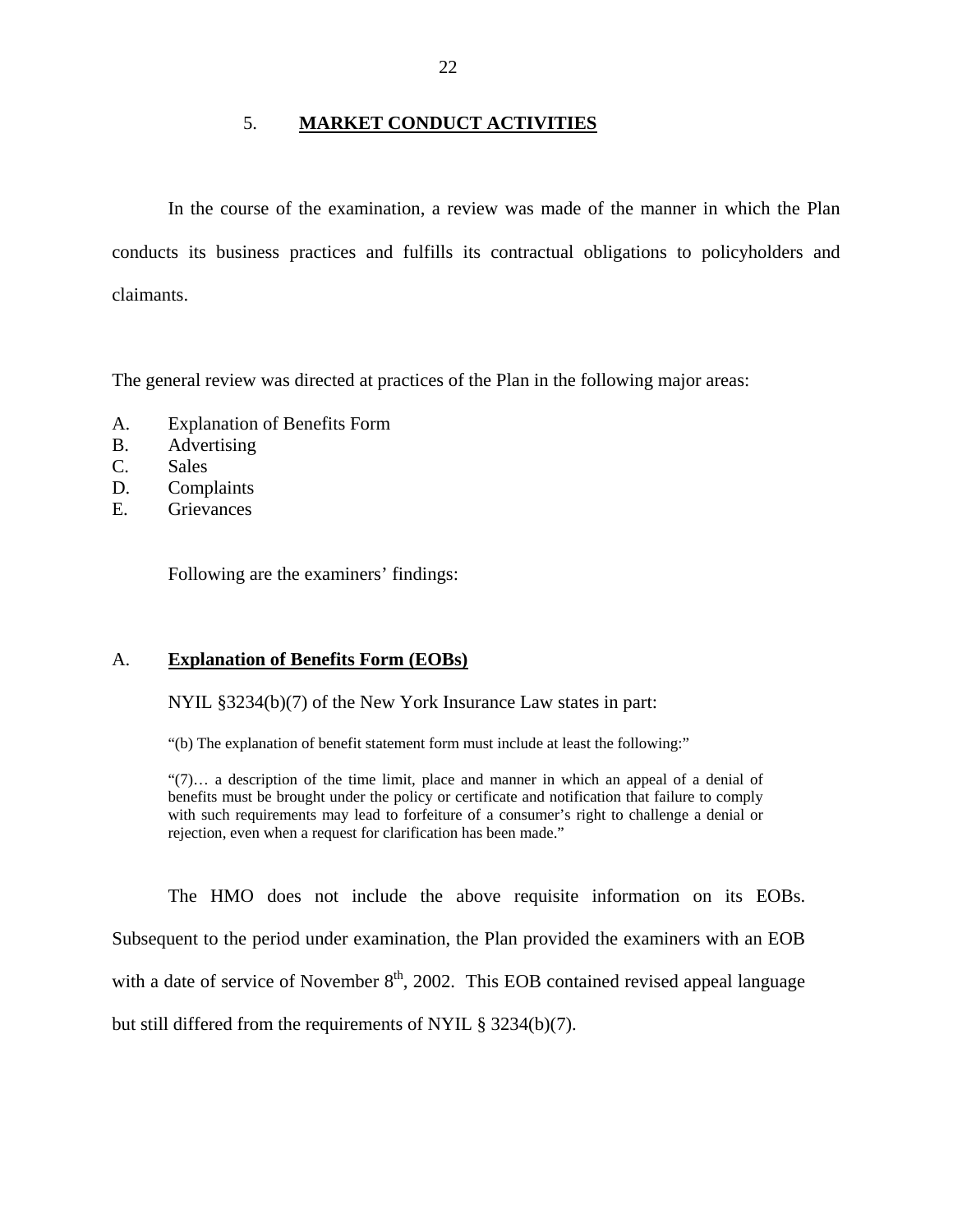It is recommended that the HMO modify its EOBs to comply with §3234(b)(7) of the New York Insurance Law.

The wording of the appeals language is confusing and compressed. The name of the Plan is difficult to identify as it appears in fine print above the larger easier to read holding company logo, "Horizon Healthcare".

It is recommended that the Plan create its EOBs in a form that is easy to read and understand. It is also recommended that the Plan's identity be substituted for the holding company logo.

None of the EOBs reviewed displayed the date the claim was received by HHICNY. This information is necessary so that the length of the processing cycle time can be determined.

It is recommended that the HMO display the date the claim was received by it on all EOBs so that the length of the processing cycle time is determined.

Similar findings and recommendations are explained in greater detail in the HHICNY Report dated May 5, 2004.

### B. **Advertising**

A review of the Plan's advertising for the period under examination revealed the following: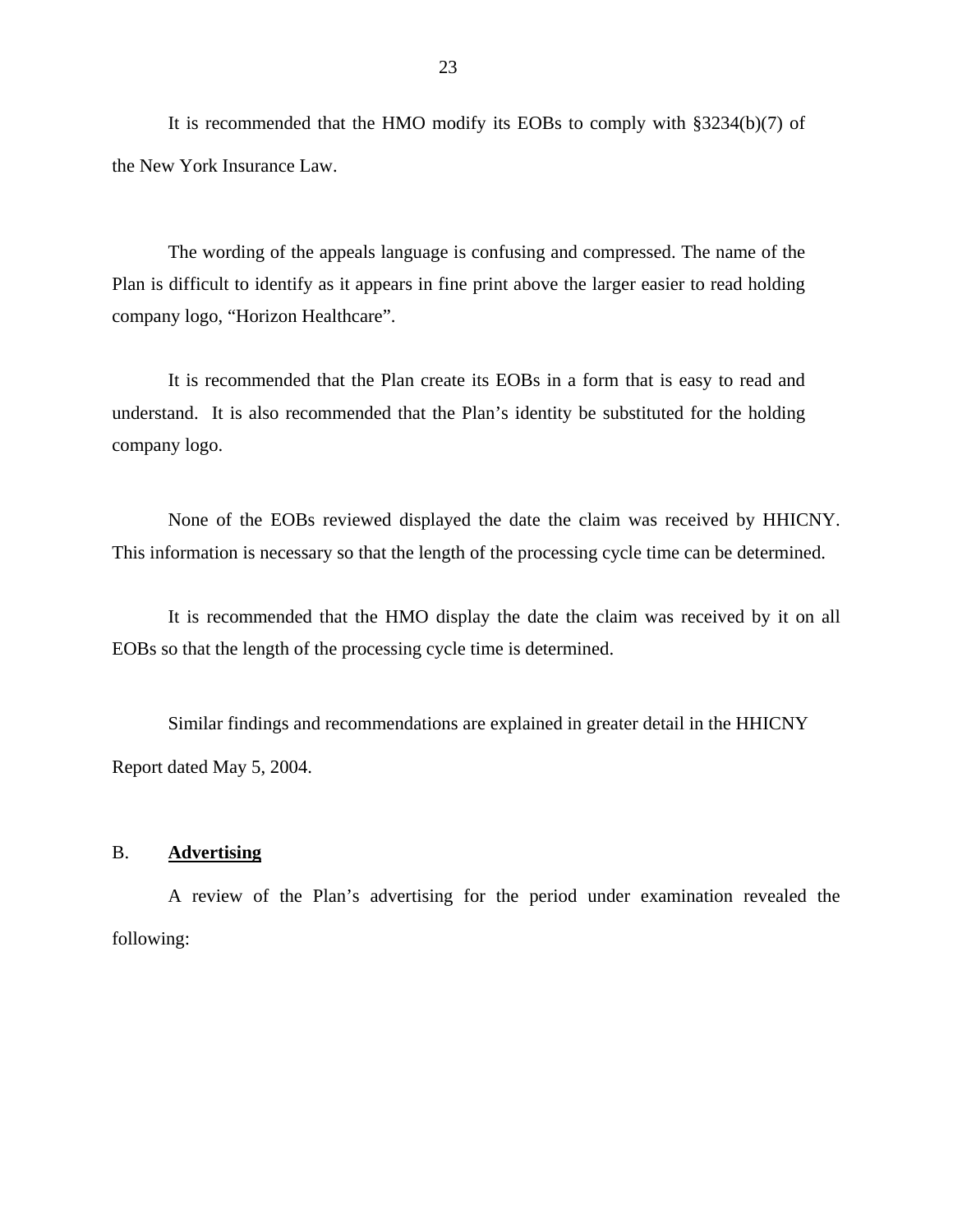The Plan failed to reference where the statistics for the pricing of the advertised service were obtained. The Plan's omission violated Section 215.9(c) of Department Regulation No. 34, which states:

" The source of any statistics used in an advertisement shall be identified in such advertisement."

It is recommended that the Plan be in compliance with Part 215.9(c) of Department Regulation No. 34 and identify the source of all statistics used in its advertisements.

Part 215.1 of Department Regulation 34 {11 NYCRR 215.1} requires truthful and adequate disclosure of all material and relevant information in the advertising of accident and health insurance.

- An advertisement directed to HHICNY's brokers includes the statement that HHICNY pays the "highest commissions in the marketplace".
- " As one of New York's fastest growing companies, our expanded provider network, value-added programs and focus on world class customer service make HHICNY Healthcare the Company of choice in the marketplace".

Material provided by the Company was inadequate to support the above. Therefore they did not comply with Part 215.1.

It is recommended that the Plan comply with Part 215.1 of Department Regulation 34.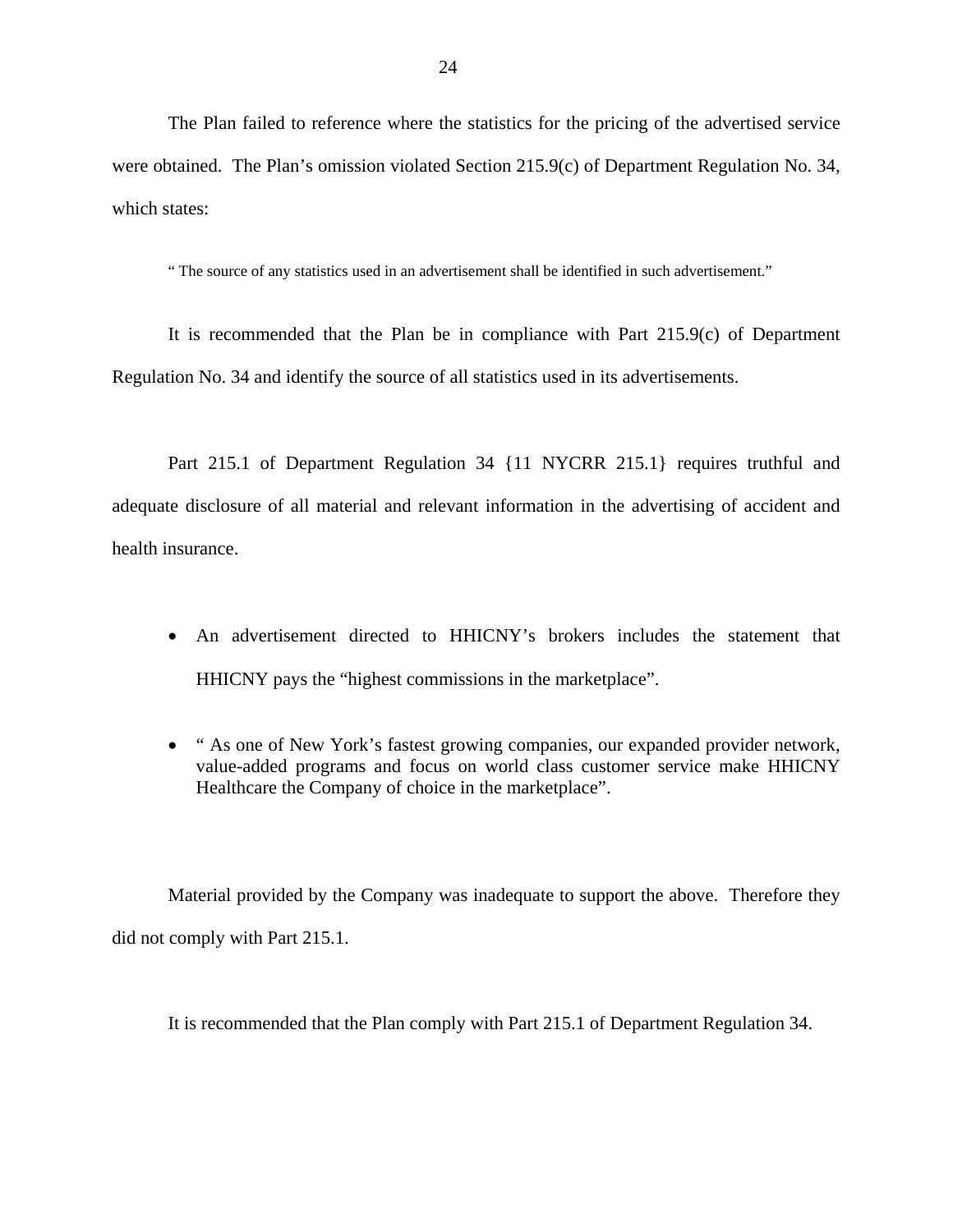A similar finding and recommendation is explained in greater detail in the HHICNY Report dated May 5, 2004.

Part 215.13(a) of Department Regulation 34 {11 NYCRR 215.13(a)} provides that the name of the actual insurer and the form number or numbers advertised shall be identified and made clear in all its advertisements.

It was noted that in at least two instances the Plan did not identify itself in its advertisements. The logo of the ultimate parent was used which could cause confusion to a consumer as to who the actual insurer is.

It is recommended that the Plan disclose the name of the New York licensed insurer placing the advertisement as required by Part 215.13(a) of Department Regulation 34.

The Plan provided the examiners with one advertising contract that had expired in 2001 and a contract with THE SAWTOOTH GROUP, INC. that was not entered into by the Plan.

It is recommended that the Plan keep updated contracts that it holds with its advertising agencies. It is further recommended that the Plan obtain an amended agreement to include itself with the agencies under contract with its parent.

As disclosed under the caption of "Separate Legal and Operating Identity" in the "Holding Company" section of this Report, the Plan's ultimate parent does not comply with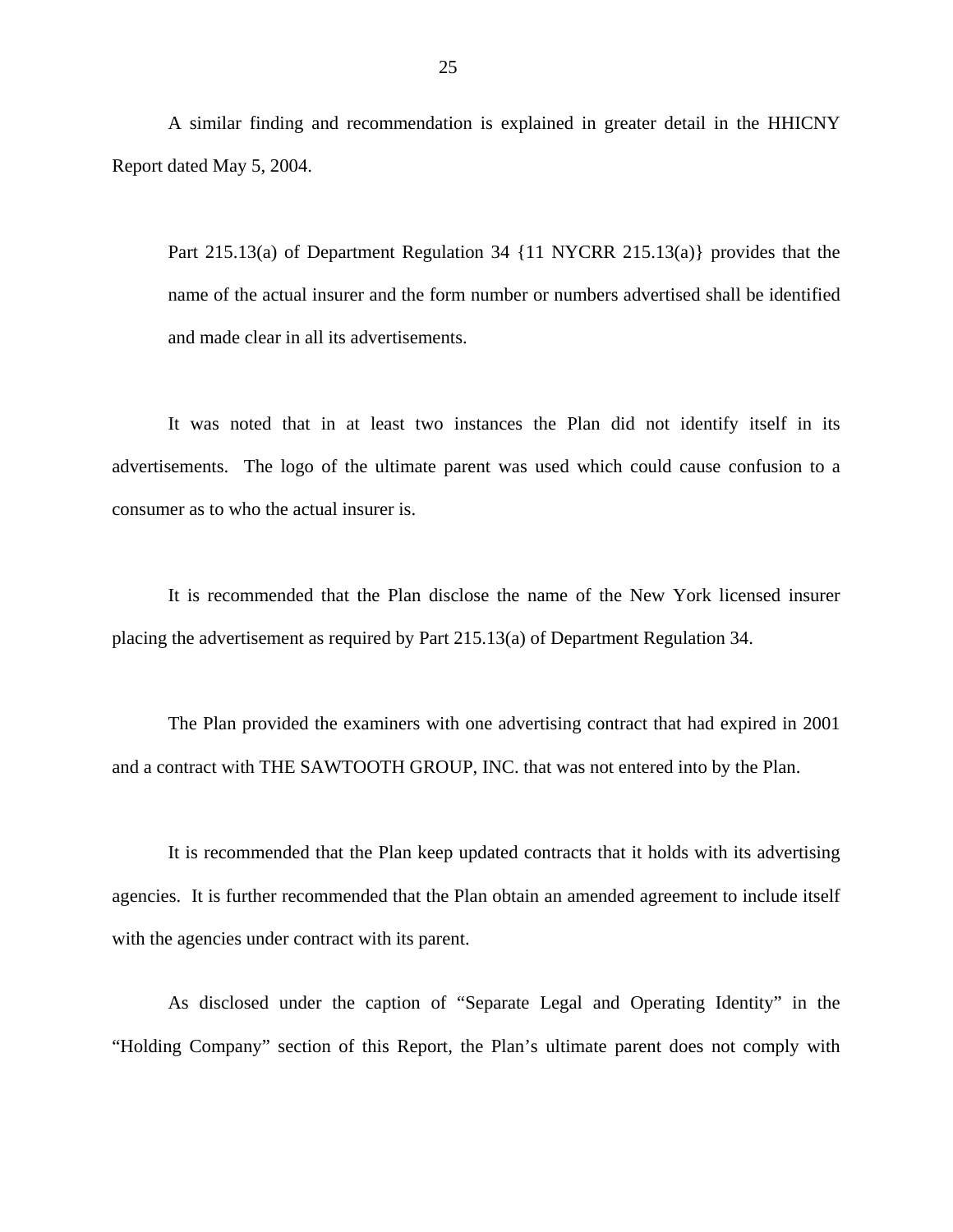Parts 98-1.11(a) and 98-1.10(a)(1)-(a)(3) of the Administrative Rules and Regulations of the New York State Department of Health.

Good business practices dictate that there should be a separation of identities (i.e. books, records, accounting, property, and accounts). Review of the cancelled checks used to pay the advertising expenses, showed that both, HHICNY and the Plan, were listed at the top of the check, therefore it could not be determined which company was paying the expense.

It is again recommended that the Plan be in compliance with Parts  $98-1.10$  (a)(1), (a)(2), and (a)(3) of the Administrative Rules and Regulations of the New York State Department of Health. It is also recommended that the HMO maintain separate records from those of its ultimate parent, its subsidiary, and its affiliates to be in compliance with Part 98-1.11(a) of the Administrative Rules and Regulations of the New York State Department of Health.

The above cited deficiencies indicate that the HMO failed to maintain complete advertising files. Therefore they failed to comply with Part 215.17(a) of Department Regulation No. 34.

It is recommended that the Plan comply with Section 215.17(a) of Department Regulation No. 34 and maintain a complete file containing every printed, published or prepared advertisement for a period of either four years or until the filing of the next regular report on examination of the insurer, whichever is the longer period of time.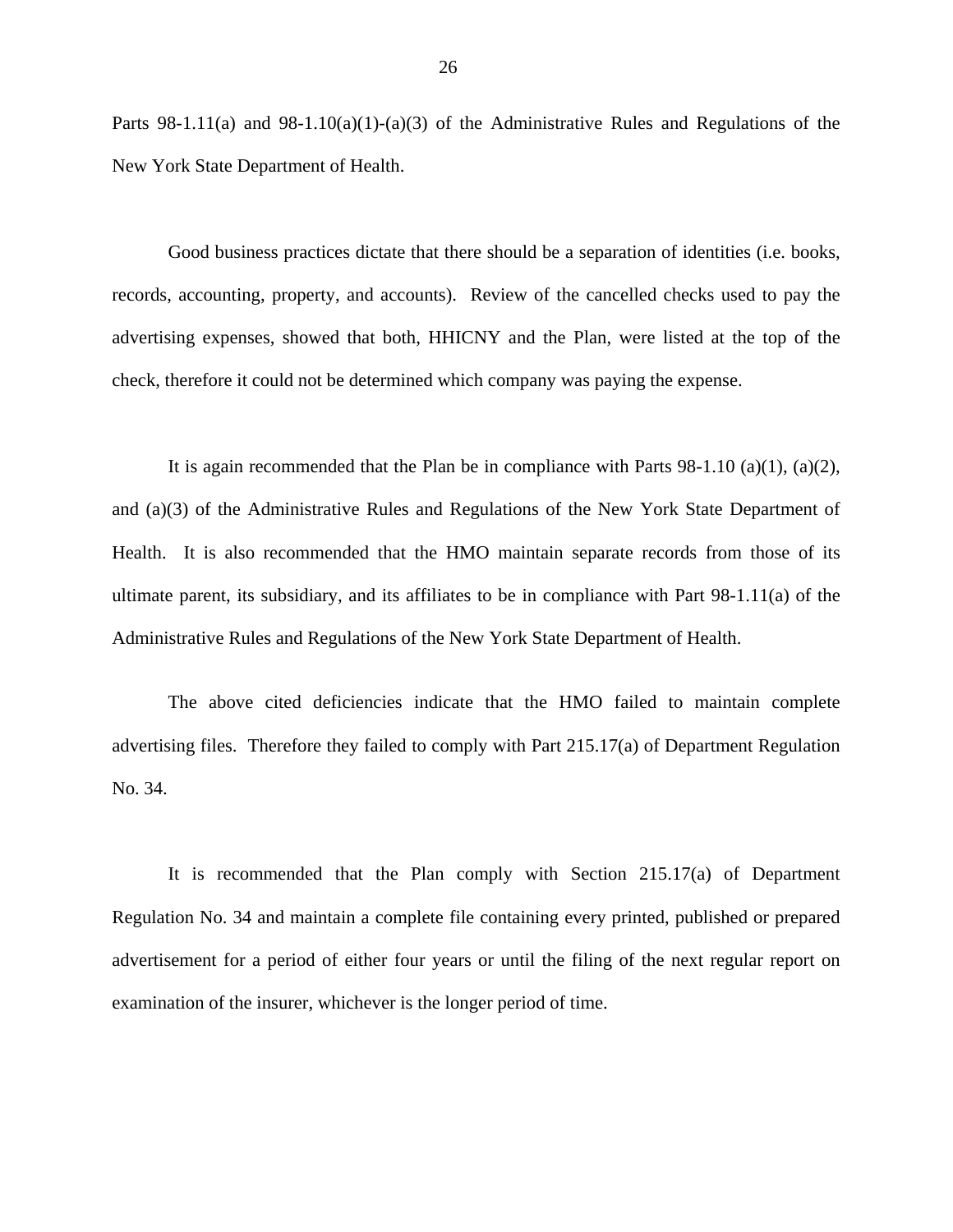Similar findings and recommendations are explained in greater detail in the HHICNY Report dated May 5, 2004.

## C. **Sales**

Pursuant to Article 21 of the New York Insurance Law, the Plan is authorized to utilize independent insurance agents and brokers in its primary distribution system. Only the general agents write business directly with the Plan, all other brokers and agents write business through the contracted general agents. All agents soliciting business for the Plan must be appointed by the Plan by submitting form AGT-1 to the Department. The names of all terminated agents must also be submitted to the Department using the same form. The Insurance Department has a record of seventy-six agents writing business with HHICNY, the Plan's affiliate, but no record of agents appointed by the Plan. The Plan provided the examiners with a list of 1,363 agents and brokers. The Department also identified ten terminated agents by HHICNY, none terminated by the Plan.

Section 2112(a) of the New York Insurance Law states:

"Every insurer, fraternal benefit society or health maintenance organization doing business in this state shall file a certificate of appointment in such form as the superintendent may prescribe in order to appoint insurance agents to represent such insurer, fraternal benefit society or health maintenance organization."

The Plan did not provide certificates of appointment for any agent, nor any Plan employee writing health business for the Plan. It appears that the agents that write business for the Plan are not appointed by the Plan with the Department.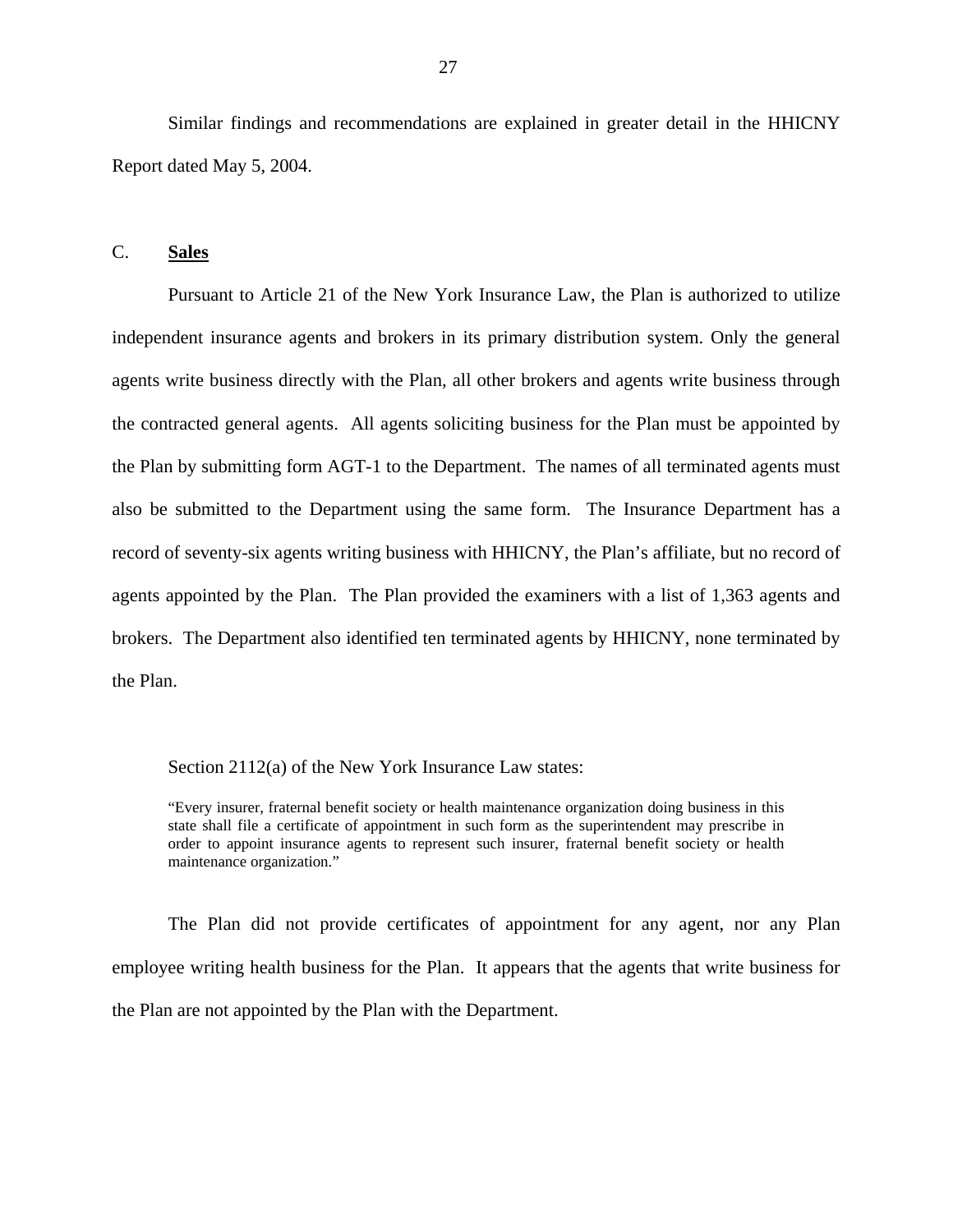It is recommended that the Plan be in compliance with Section 2112(a) of the New York Insurance Law and submit Form AGT-1 to the Department.

#### D. **Complaints**

When a subscriber submits a complaint to the Department, in most cases the individual company that provided the coverage is not identified. It has previously been noted in this report that the ultimate parent of the Plan does not properly identify its New York subsidiaries.

An electronic complaint log maintained by the Plan is missing four fields recommended by Circular Letter 11 (1978).

It is recommended that all fields mentioned in the guidelines of Circular Letter 11 (1978) be added to the Plan's electronic complaint Log.

Part 243.2(b)(6) of Department Regulation 152 {11 NYCRR 243.2(b)(6)} states that an insurer shall maintain:

"A complaint record required to be maintained under Chapter IX of this Title for six calendar years after all elements of the complaint are resolved and the file is closed."

The Plan did not maintain a log of complaints received prior to 2002, either in written or verbal form.

It is recommended that the Plan keep a log of all complaints, including direct complaints to the Plan. It is also recommended that the Plan comply with Part 243.2(b)(6) of Department Regulation 152.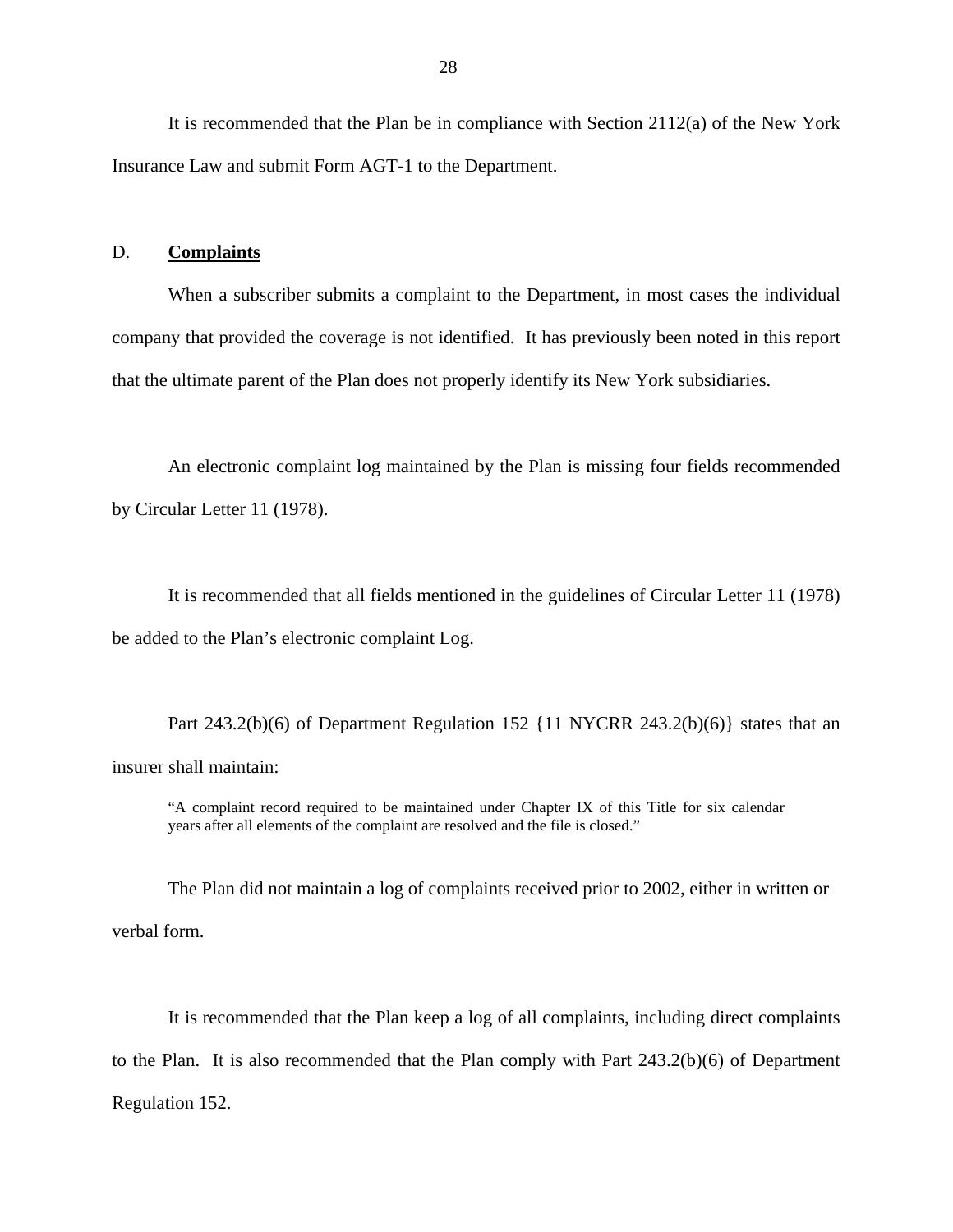Similar findings and recommendations are explained in greater detail in the HHICNY Report dated May 5, 2004.

## E. **Grievances**

The Plan provided the examiner with seven complete grievances filed during the examination period. Upon review of the grievance files, it could not be determined which grievances were for HHICNY and which ones were for the Plan.

It is recommended that the Plan take the immediate and necessary steps to modify its reporting system so those grievances applicable for each company, (HHICNY or the Plan), can be determined.

The examiner reviewed the Plan's filed Schedule M. Although two out of the seven grievances were filed with HHICNY or the Plan in 2001, no grievances were reported in the Plan's Schedule M for calendar year 2001.

It is recommended that the Plan revise its Schedule M filing procedures to properly reflect grievances received.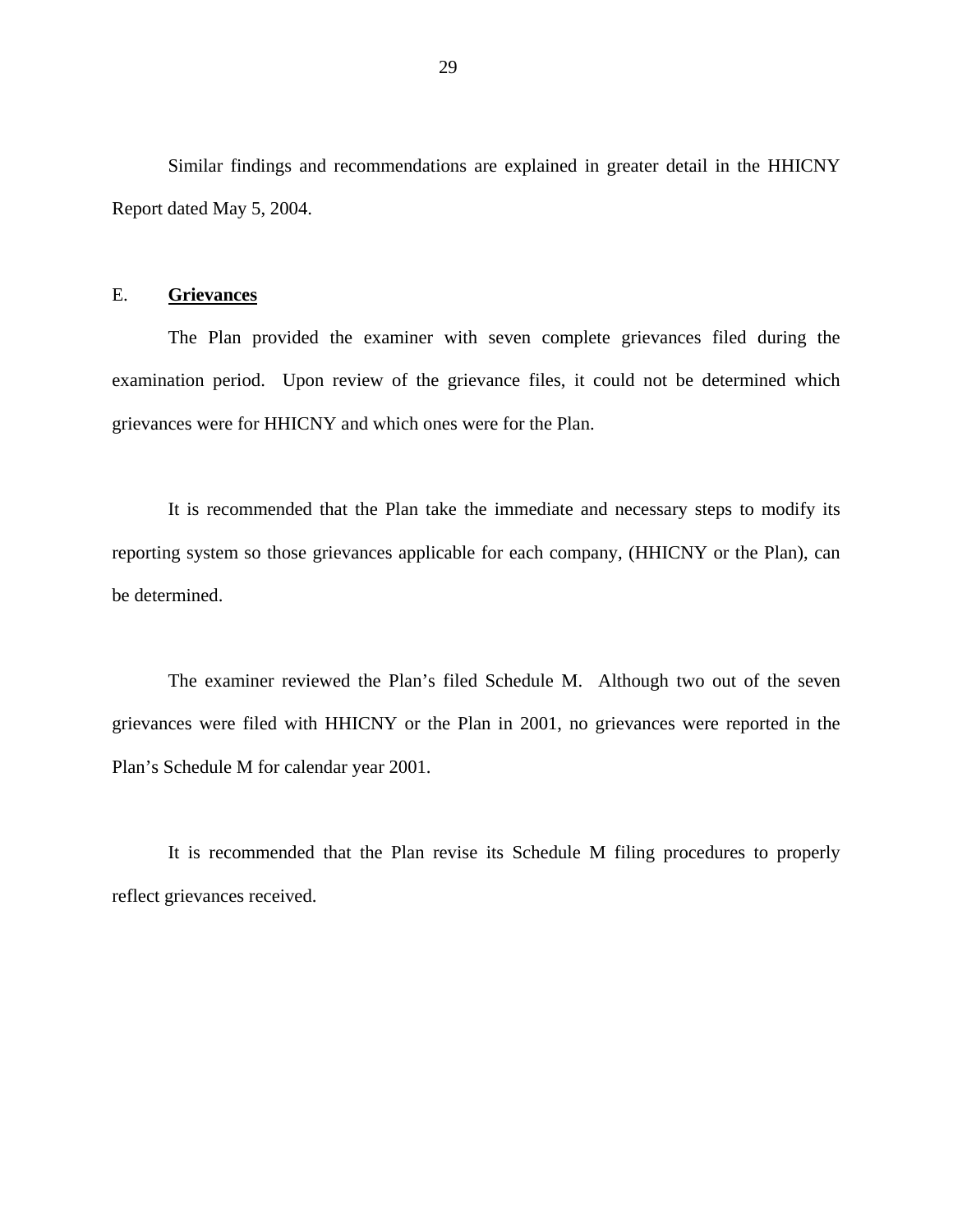## 6. **Summary of Comments and Recommendations**

| Item      |                            |                                                                                                                                                                                                                                                                                      | Page            |
|-----------|----------------------------|--------------------------------------------------------------------------------------------------------------------------------------------------------------------------------------------------------------------------------------------------------------------------------------|-----------------|
| A.        |                            | <b>Management</b>                                                                                                                                                                                                                                                                    |                 |
|           |                            | i. It is recommended that the Company's Board of Directors' underwriting<br>and surplus discussions be documented.                                                                                                                                                                   | $5\overline{)}$ |
|           | $\overline{\mathbf{11}}$ . | It is recommended that all agreements within the holding company<br>system be approved by the Board of Directors prior to implementation.                                                                                                                                            | 5               |
|           | iii.                       | It is recommended that the Plan's investments be approved by the board<br>of directors or a committee thereof, in compliance with Section $1411(a)$<br>of the New York Insurance Law.                                                                                                | 6               |
|           |                            | iv. It is also recommended that the HMO's board of directors create and<br>implement Plan specific policies and procedures that will enable it to<br>approve the sales and purchases of its investments.                                                                             | 6               |
| <b>B.</b> |                            | <b>Holding Company System</b>                                                                                                                                                                                                                                                        |                 |
|           |                            | i. It is recommended that the Plan comply with the requirements of Section<br>1408(a) of the New York Insurance Law.                                                                                                                                                                 | 11              |
|           | ii.                        | It is recommended that the Plan and HH-NJI follow the terms of the<br>contract approved by the Department.                                                                                                                                                                           | 12              |
|           | iii.                       | It is recommended that the Plan submit to the Department, for approval,<br>all holding company service agreements prior to entering into<br>transactions as required by Part $98-1.10(c)$ of the Administrative Rules<br>and Regulations of the New York State Department of Health. | 13              |
|           | iv.                        | It is recommended that the Plan settle its Federal income tax recoverable<br>account in cash or securities eligible as investments as required by the<br>Tax Allocation Agreement and Circular Letter 33 (1979).                                                                     | 14              |
|           |                            | It is also recommended that the Plan follow the terms of the Tax<br>Allocation Agreement and settle the Federal income tax recoverable<br>within the 30 day term specified in the agreement.                                                                                         | 14              |
|           | Vİ.                        | It is recommended that the Plan provide more detail in the management<br>services agreement for portfolio management including investment<br>guidelines.                                                                                                                             | 15              |

## 30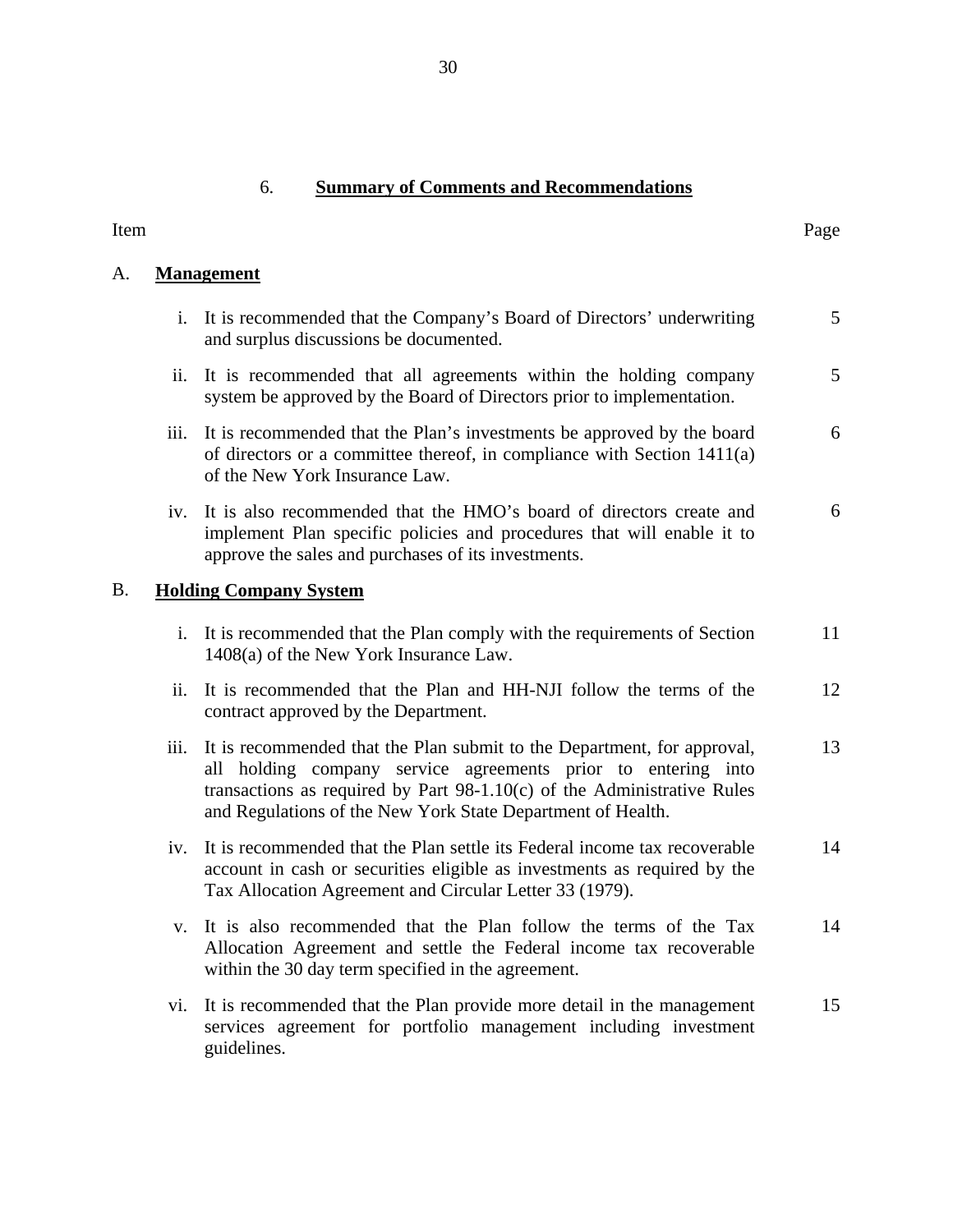| Item |       |                                                                                                                                                                                                                                                                                                                                                                                | Page |
|------|-------|--------------------------------------------------------------------------------------------------------------------------------------------------------------------------------------------------------------------------------------------------------------------------------------------------------------------------------------------------------------------------------|------|
|      |       | vii. It is recommended that the Plan take steps to strengthen and improve<br>adherence to accounting procedures and controls concerning the issuance<br>of wire transfers.                                                                                                                                                                                                     | 15   |
|      | viii. | It is also recommended that the Plan create and maintains a wire transfer<br>log that will provide an audit trail allowing examiners to trace the flow of<br>all wire transfers.                                                                                                                                                                                               | 15   |
|      | ix.   | It is recommended that the Plan record the proper amounts to its<br>advertising expense.                                                                                                                                                                                                                                                                                       | 16   |
|      | X.    | It is further recommended that the Plan report expenses that it (as<br>opposed to its parent) has incurred.                                                                                                                                                                                                                                                                    | 16   |
|      | xi.   | It is recommended that the Plan create a basis for the apportionment of<br>those expenses requiring allocation in compliance with SSAP No. 70<br>paragraphs 7 and 8.                                                                                                                                                                                                           | 17   |
|      | xii.  | It is also recommended that the Plan formalize the allocation of expenses<br>with its parent and affiliates to comply with SSAP No. 70.                                                                                                                                                                                                                                        | 17   |
|      | xiii. | It is recommended that the Plan be in compliance with Parts $98-1.11(a)$ ,<br>and 98-1.10 (a)(1), (a)(2), and (a)(3) of the Administrative Rules and<br>Regulations of the New York State Department of Health by taking steps<br>to more clearly define the New York entity and by improving its<br>compliance with Parts 98-1.11(a), and 98-1.10 (a)(1), (a)(2), and (a)(3). | 18   |
| C.   |       | <b>Explanation of Benefits</b>                                                                                                                                                                                                                                                                                                                                                 |      |
|      |       | i. It is recommended that the HMO modify its EOB to comply with<br>§3234(b)(7) of the New York Insurance Law.                                                                                                                                                                                                                                                                  | 23   |
|      |       | ii. It is recommended that the Plan create its EOBs in a form that is easy to<br>read and understand.                                                                                                                                                                                                                                                                          | 23   |
|      | iii.  | It is also recommended that the Plan's identity be substituted for the<br>holding company logo.                                                                                                                                                                                                                                                                                | 23   |
|      | iv.   | It is recommended that the HMO display the date the claim was received<br>by it on all EOBs so that the length of the processing cycle time is<br>determined.                                                                                                                                                                                                                  | 23   |
| D.   |       | <b>Advertising</b>                                                                                                                                                                                                                                                                                                                                                             |      |
|      |       |                                                                                                                                                                                                                                                                                                                                                                                |      |

i. It is recommended that the Plan be in compliance with Part 215.9(c) of Department Regulation No. 34 and identify the source of all statistics used in its advertisements. 24

 $D.$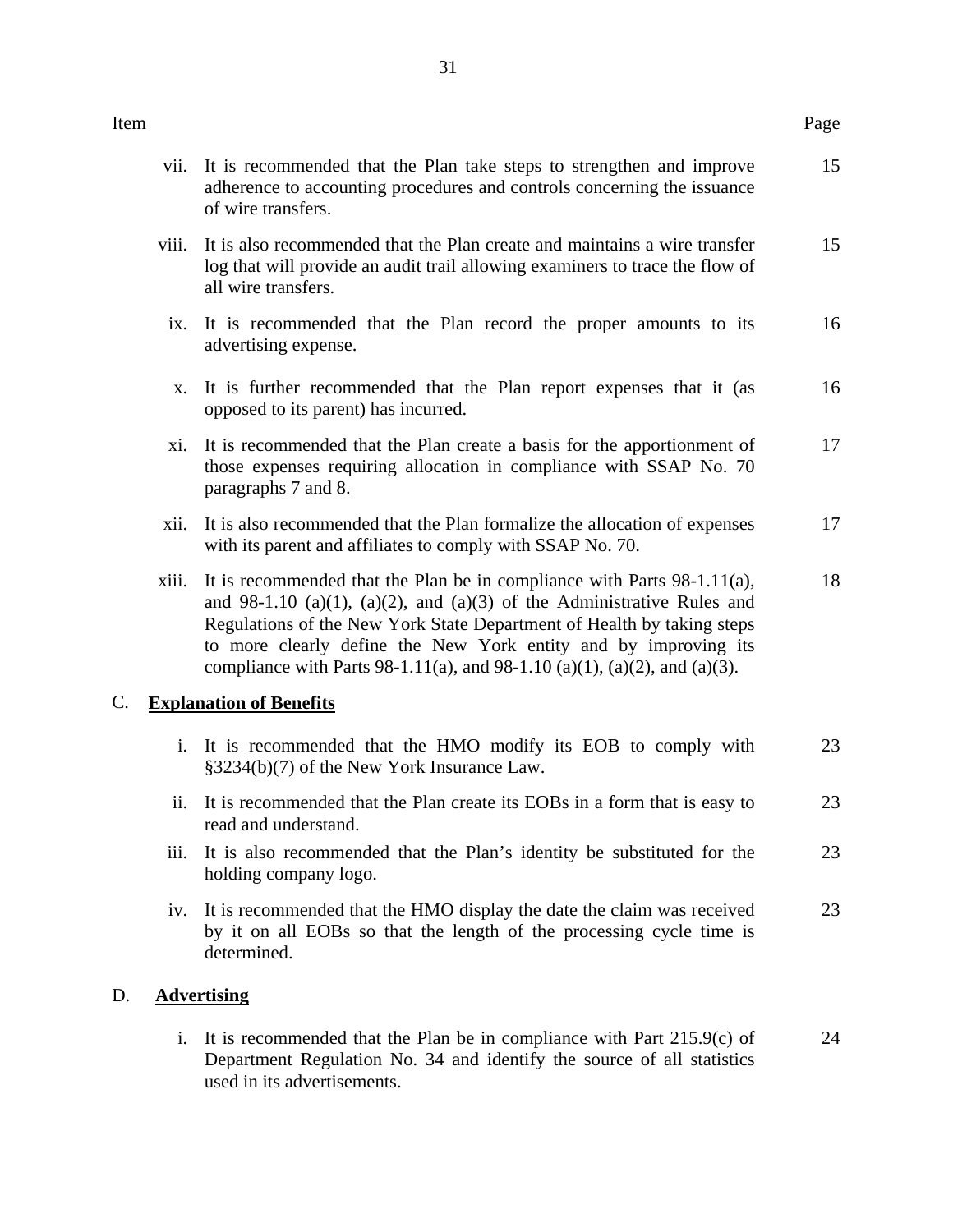| Item |                |                                                                                                                                                                                                                                                                                                                                                                | Page |
|------|----------------|----------------------------------------------------------------------------------------------------------------------------------------------------------------------------------------------------------------------------------------------------------------------------------------------------------------------------------------------------------------|------|
|      | ii.            | It is recommended that the Plan comply with Part 215.1 of Department<br>Regulation 34.                                                                                                                                                                                                                                                                         | 24   |
|      | iii.           | It is recommended that the Plan disclose the name of the New York<br>licensed insurer placing the advertisement as required by Part 215.13(a)<br>of Department Regulation 34.                                                                                                                                                                                  | 25   |
|      | iv.            | It is recommended that the Plan keep updated contracts it holds with its<br>advertising agencies.                                                                                                                                                                                                                                                              | 25   |
|      | $V_{\star}$    | It is further recommended that the Plan obtain an amended agreement to<br>include itself with the agencies under contract with its parent.                                                                                                                                                                                                                     | 25   |
|      |                | vi It is again recommended that the Plan be in compliance with Parts 98-<br>1.10 (a)(1), (a)(2), and (a)(3) of the Administrative Rules and<br>Regulations of the New York State Department of Health.                                                                                                                                                         | 26   |
|      | vii.           | It is also recommended that the HMO maintain separate records from<br>those of its ultimate parent, its subsidiary, and its affiliates to be in<br>compliance with Part 98-1.11(a) of the Administrative Rules and<br>Regulations of the New York State Department of Health.                                                                                  | 26   |
|      | viii.          | It is recommended that the Plan comply with Section $215.17(a)$ of<br>Department Regulation No. 34 and maintain a complete file containing<br>every printed, published or prepared advertisement for a period of either<br>four years or until the filing of the next regular report on examination of<br>the insurer, whichever is the longer period of time. | 26   |
| E.   | <b>Sales</b>   |                                                                                                                                                                                                                                                                                                                                                                |      |
|      |                | It is recommended that the Plan be in compliance with Section $2112(a)$<br>of the New York Insurance Law and submit Form AGT-1 to the<br>Department.                                                                                                                                                                                                           | 28   |
| F.   |                | <b>Complaints</b>                                                                                                                                                                                                                                                                                                                                              |      |
|      | $\mathbf{i}$ . | It is recommended that all fields mentioned in the guidelines of Circular<br>Letter 11 (1978) be added to the Plan's electronic complaint Log.                                                                                                                                                                                                                 | 28   |
|      | ii.            | It is recommended that the Plan keep a log of all complaints, including<br>direct complaints to the Plan.                                                                                                                                                                                                                                                      | 28   |
|      | iii.           | It is also recommended that the Plan comply with Part $243.2(b)(6)$ of<br>Department Regulation 152.                                                                                                                                                                                                                                                           | 28   |

E. **Sales** 

F. **Complaints**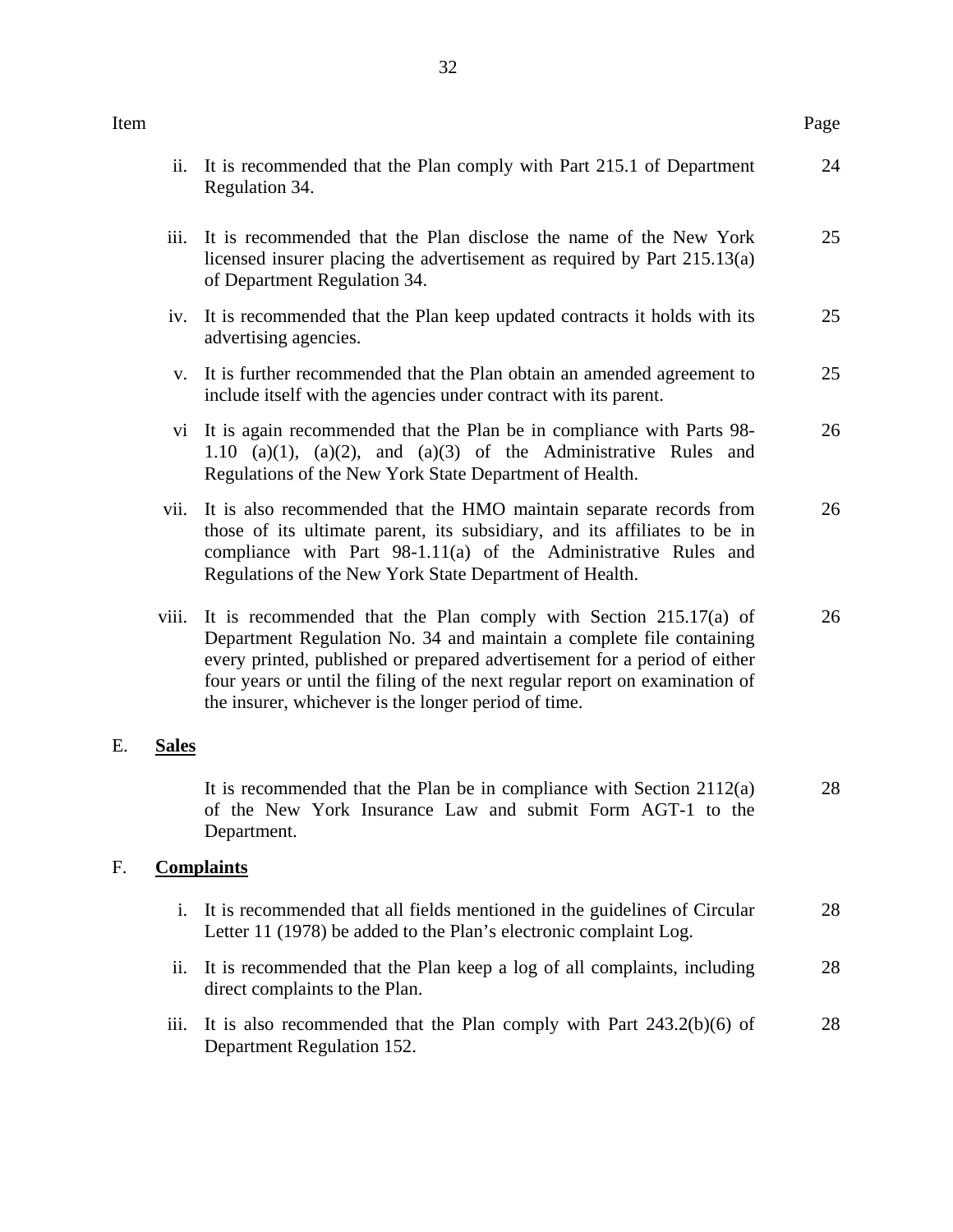Item

## G. **Grievances**

| i. It is recommended that the Plan take the immediate and necessary steps | 29 |
|---------------------------------------------------------------------------|----|
| to modify its reporting system so those grievances applicable for each    |    |
| company, (HHICNY or the Plan), can be determined.                         |    |

ii. It is recommended that the Plan revise its Schedule M filing procedures to properly reflect grievances received. 29